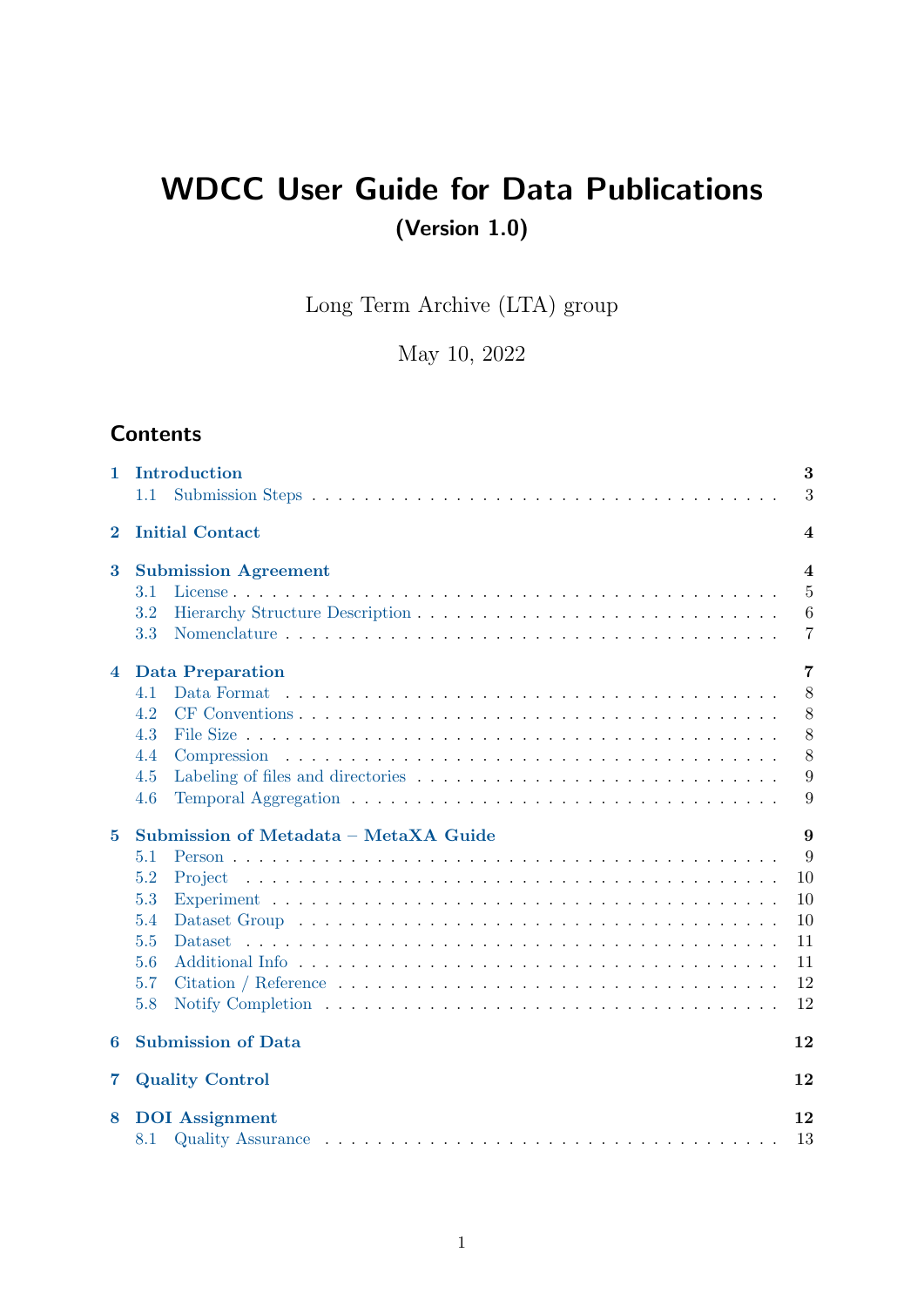### [9 Data Curation](#page-13-0) 14

[Appendix A: Description of MetaXA fields](#page-14-0) 15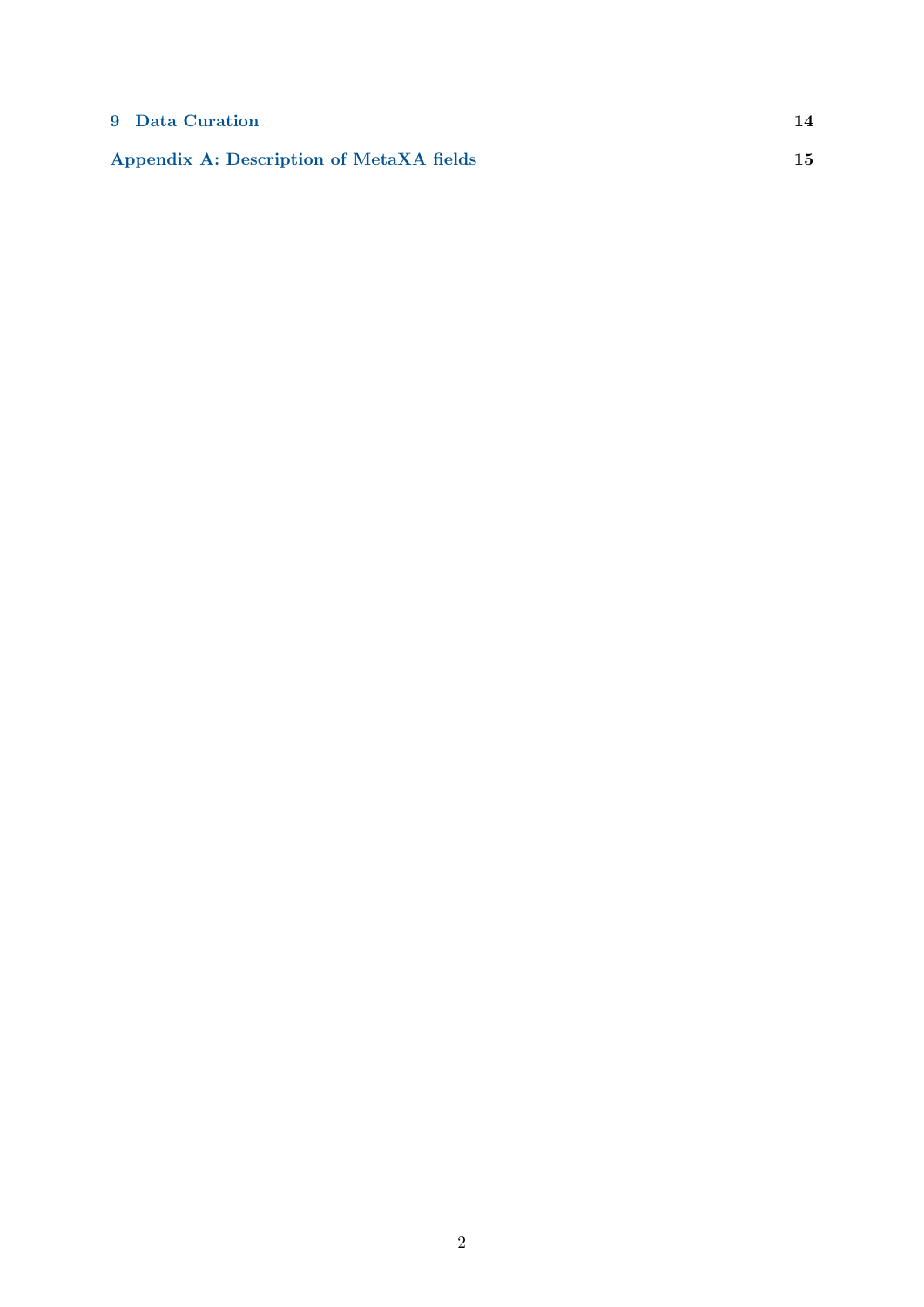# <span id="page-2-0"></span>1 Introduction

The World Data Center for Climate (WDCC) is hosted by the German Climate Computing Center (DKRZ) in Hamburg and is maintained by its Data Management (DM) department.

The WDCC collects, archives, and disseminates Earth System data and climate-related products relevant for climate and Earth System research with a focus on climate simulation data.

It is a FAIR repository [\(https://www.wdc-climate.de/WDCC/ui/cerasearch/info?site=fairness\)](https://www.wdc-climate.de/WDCC/ui/cerasearch/info?site=fairness), certified according to the criteria of the Core Trust Seal (CTS) and is, as World Data Center for Climate (WDCC), accredited as regular member of the World Data System.

WDCC offers a DataCite DOI publication of the archived items to make them citable. DataCite is a leading global DOI provider for research data. The mission of the WDCC is to ensure long term data accessibility and re-usability of climate data.

This document supports the WDCC Step-by-Step Guide [\(https://www.wdc-climate.de/WDCC/](https://www.wdc-climate.de/WDCC/ui/cerasearch/info?site=guide_wdcc) [ui/cerasearch/info?site=guide](https://www.wdc-climate.de/WDCC/ui/cerasearch/info?site=guide_wdcc) wdcc) and aims at guiding users through the process of publishing data in the WDCC.

### <span id="page-2-1"></span>1.1 Submission Steps

DKRZ's Data Management (DM) will support you, starting from your initial intent to archive data until they are published in the WDCC.

Before you start the submission process in WDCC, please make sure that you have the authorization to publish the data.

In WDCC the submission process includes the following steps, which are described in detail in the remainder of this document:

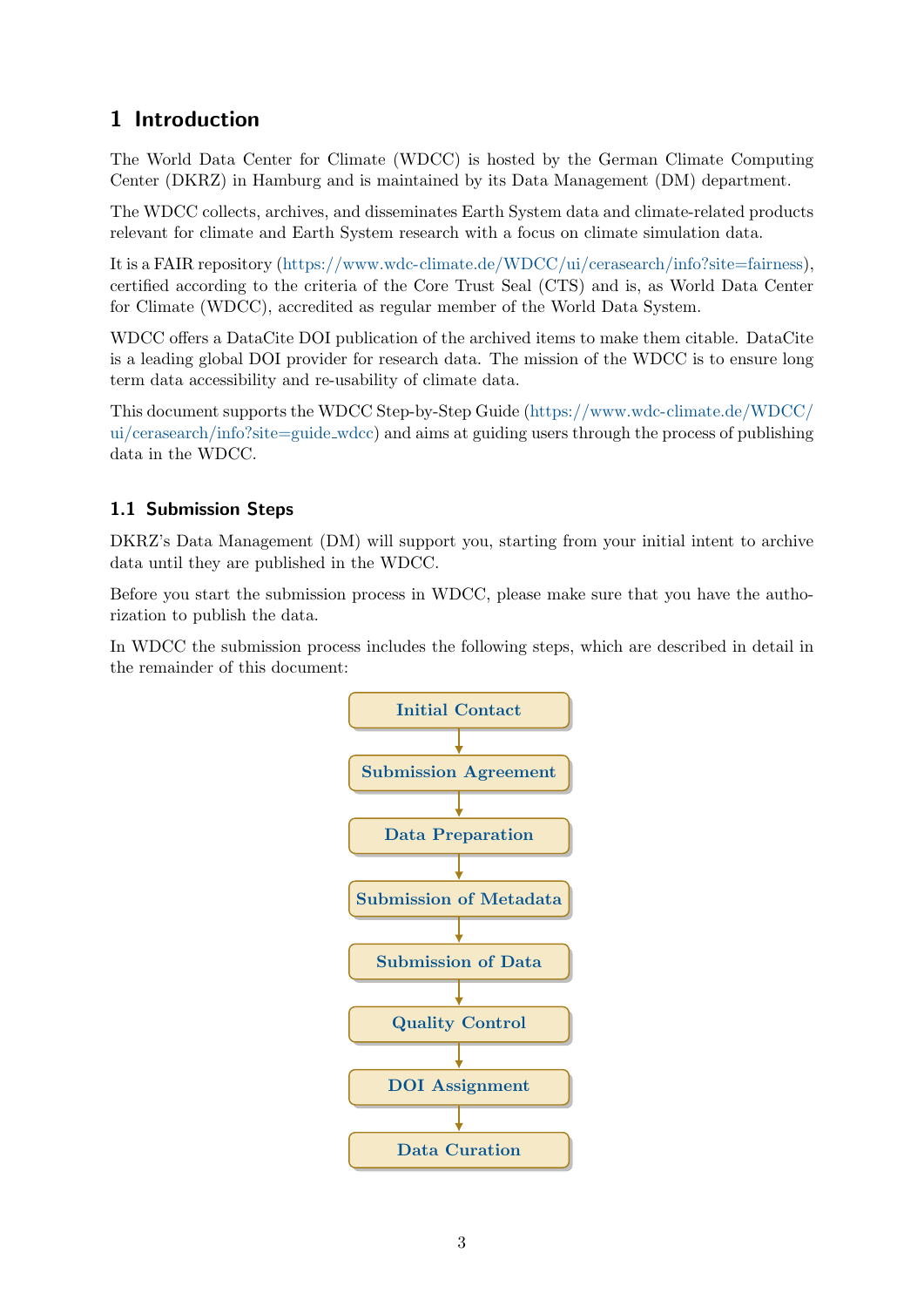# <span id="page-3-0"></span>2 Initial Contact

Whenever you wish to archive data in the WDCC — including or not a DataCite DOI — the first step is to get in contact with DKRZ Data Management (DM). Please write an email to [data@dkrz.de](mailto:data@dkrz.de) including a short statement describing the data, your contact and project details, the approximate size of the data to be preserved and whether you wish to have a DataCite DOI assigned to the data or not. Based upon your description, DM will decide if your data fits into the scope of the WDCC.

More specifically, please provide the following information for data archival:

- Institute
- Scientific Project
- DKRZ-Project (with account number if available)
- WDCC-Project (with URL if available)
- Do you need a DOI? When is it needed?
- Where is the data (already on Mistral/Levante in /work or somewhere else)?
	- if on Mistral/Levante, please provide the path
- Approximate data size
- Approximate number of files
- Data organization: How is the data structured/organized (e.g. according to models, simulations, variables, . . . )?
- Format of files (e.g. netCDF)
- Does the data follow a specific community standard (e.g. CMOR, EASYDAB)? Is the data subject to a certain quality control?
- License: If you do not plan to choose a CC-License [\(https://creativecommons.org/\)](https://creativecommons.org/), please make a note. (For more information on licenses see below)
- Will there be changes in the data later on? Do you plan to add data later in the process? Would you like something like an open time series, versioning or according data organization?

If you don't have all the information in the first email, you can add this in the process later on.

Your first email to [data@dkrz.de](mailto:data@dkrz.de) will open a ticket in a request tracker. DM will contact you shortly with further instructions. Please do not write a new email, but only answer to this thread. Otherwise a new ticket would be opened.

# <span id="page-3-1"></span>3 Submission Agreement

The submission agreement regulates how your data should be archived. You will discuss with DM the structure of your data and organization into hierarchical elements as well as licensing issues and authorship.

Data Management at DKRZ will advise you on how to best structure your data for publication in WDCC.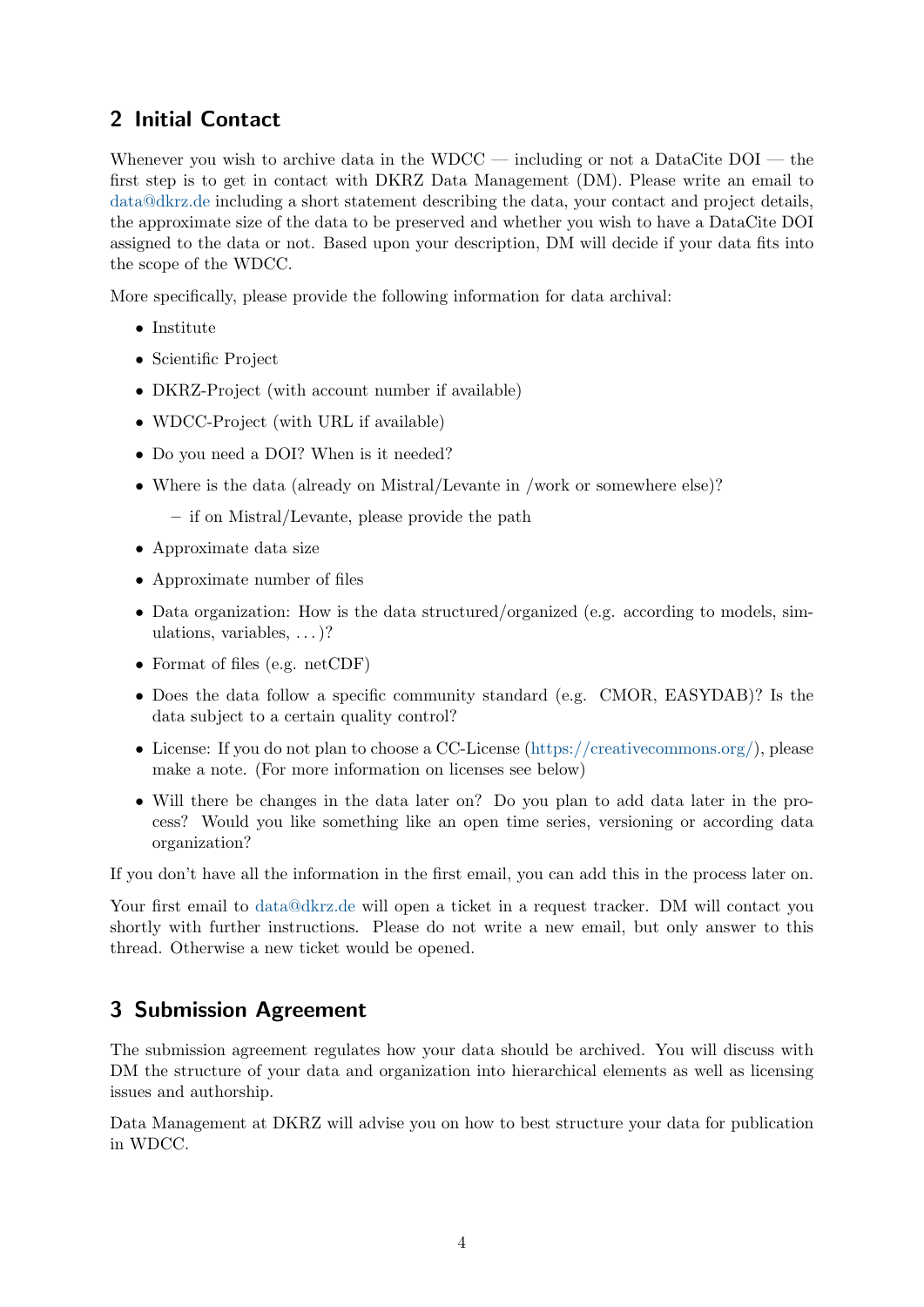#### <span id="page-4-0"></span>3.1 License

You need to decide under which license to publish your data. We suggest CC-BY 4.0 for data submissions. A short overview is given here.

#### 3.1.1 Creative Commons Attribution 4.0 International

- $\rightarrow$  <https://creativecommons.org/licenses/by/4.0/>
- $\rightarrow$  <https://creativecommons.org/licenses/by-nd/4.0/>
- $\rightarrow$  <https://creativecommons.org/licenses/by-nc/4.0/>
- $\rightarrow$  <https://creativecommons.org/licenses/by-nc-nd/4.0/>
- $\rightarrow$  <https://creativecommons.org/licenses/by-nc-sa/4.0/>
- $\rightarrow$  <https://creativecommons.org/licenses/by-sa/4.0/>

**Summary (human readable):** To see which terms apply to which Creative Common license in detail, please refer to table [1.](#page-5-1)

You are free to (green in table [1\)](#page-5-1):

- Share copy and redistribute the material in any medium or format
- $Adapt$  remix, transform, and build upon the material.

The licensor cannot revoke these freedoms as long as you follow the license terms.

Under the following terms (blue in table [1\)](#page-5-1):

- Attribution You must give appropriate credit, provide a link to the license, and indicate if changes were made. You may do so in any reasonable manner, but not in any way that suggests the licensor endorses you or your use.
- *NoDerivatives* If you remix, transform, or build upon the material, you may not distribute the modified material.
- NonCommercial You may not use the material for commercial purposes.
- ShareAlike If you remix, transform, or build upon the material, you must distribute your contributions under the same license as the original.

No additional restrictions: You may not apply legal terms or technological measures that legally restrict others from doing anything the license permits.

Notices: You do not have to comply with the license for elements of the material in the public domain or where your use is permitted by an applicable exception or limitation.

No warranties are given. The license may not give you all of the permissions necessary for your intended use. For example, other rights such as publicity, privacy, or moral rights may limit how you use the material.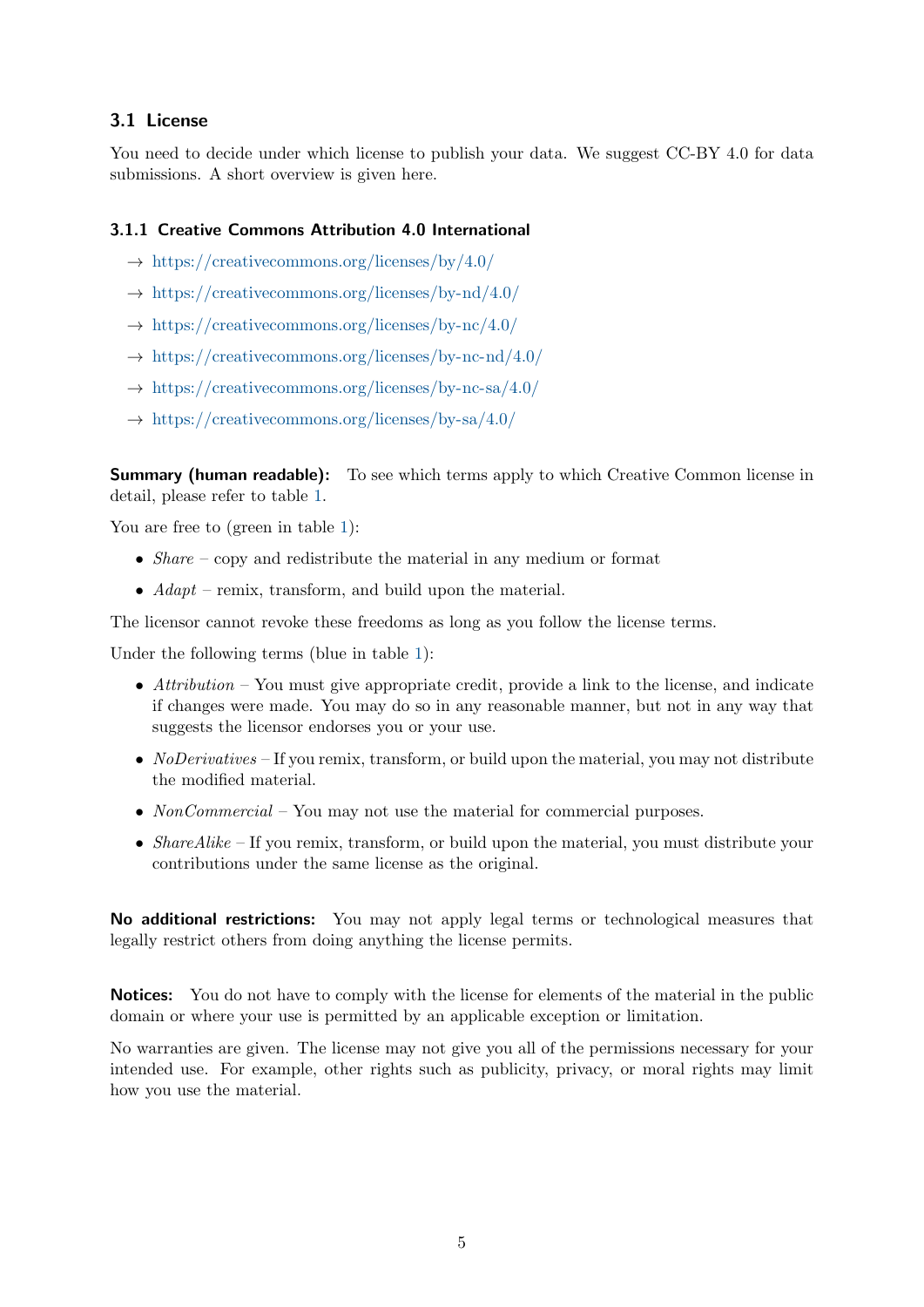<span id="page-5-1"></span>

Table 1: Summary of Creative Commons Attribution 4.0 International

### <span id="page-5-0"></span>3.2 Hierarchy Structure Description

Data in WDCC is organized in multiple layers with a hierarchical structure. These layers are named: Projects, Experiments, Dataset groups and Datasets. The relationships between them can be described with a tree structure as in figure [1.](#page-6-2)

For the top-level elements only single-parent (mono-hierarchical) relationships are supported. That means that only one parent is allowed for each Experiment and Dataset group, but a parent can have multiple children-elements. Datasets and Additional Infos (which are a bit of an exception and will be described later in this section) need to have at least one parent, but it is possible that they have more than one.

The Project, Experiment and Dataset groups contain the overall description of the data, i.e. the metadata. Metadata is the description of the data itself. Detailed metadata is essential for later reuse of the data and therefore for long-term archiving. These elements (Project, Experiment and Dataset groups) can therefore be used to structure the data. The data itself is located in the Datasets (which also contain description of the data).

Each Dataset is part of a hierarchical tree with an Experiment and a Project, while Dataset groups are optional elements that are only used for more complex structures. The most minimalistic data to be archived needs to contain at least one Project, one Experiment and one Dataset in the hierarchical structure.

The only hierarchical elements that can get a DataCite DOI are Experiments and Dataset groups. It is not possible to get a DOI for Projects or Datasets.

**Project:** A Project is the top hierarchical element. It is a scientific research activity and can consist of one or many experiments. It can be used to organize collections of data from a number of potentially different data sources (e.g. different models or different institutes) that still belong to the same scientific project.

Experiment: An Experiment is the hierarchical child element of a Project and a compilation of Dataset groups or Datasets. It is possible to get a DataCite DOI for an entire Experiment.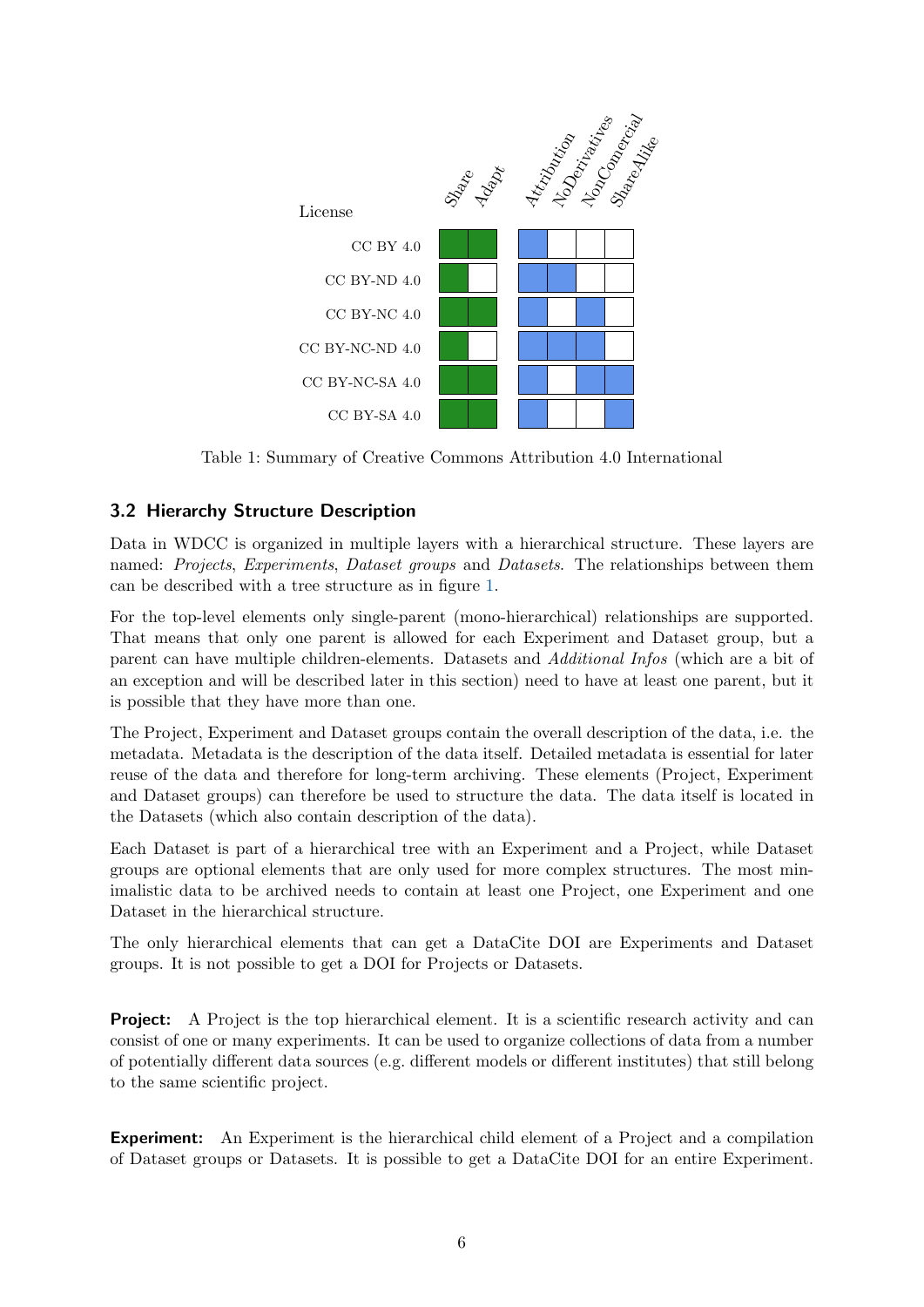<span id="page-6-2"></span>

Figure 1: WDCC hierarchical structure elements

It has to be noted that "Experiment" is just a name for a hierarchical element and should not be confused with a model run for example.

**Dataset group:** A Dataset group is a compilation of Datasets or Dataset groups. This is an optional element that does not need to be used for smaller projects, but can be helpful for bigger or more complex projects to sort them into finer structures. It is possible to get a DataCite DOI for an entire Dataset group. A Dataset group is a child of an Experiment or another Dataset group.

Dataset: A Dataset consists of the data itself and its description (the metadata) needed to make the data understandable. A Dataset is a child of an Experiment or of a Dataset group.

**Additional Info:** There is another element a bit outside of the hierarchical tree in figure [1.](#page-6-2) An Additional Info is an optional element that is located in the same layer as a Dataset, i.e. is the child of an Experiment or a Dataset group (but can also be the child of a Dataset) and can have more than one parent. It is defined as a compilation of documents or plots enhancing further understanding of the data. An Additional Info can also receive a DataCite DOI.

#### <span id="page-6-0"></span>3.3 Nomenclature

DM will help you to organize your data into the hierarchical structure described above. In this context the nomenclature of the elements will also be discussed. You have to give each element a name which is the title for this entry and will also be used in the WDCC search interface. Hints for good entry names will be given in the section "Submission of Metadata".

You can decide together with DM which structure and nomenclature makes sense for your data.

### <span id="page-6-1"></span>4 Data Preparation

Please prepare your data files for submission. In the following, you can check what to take into consideration.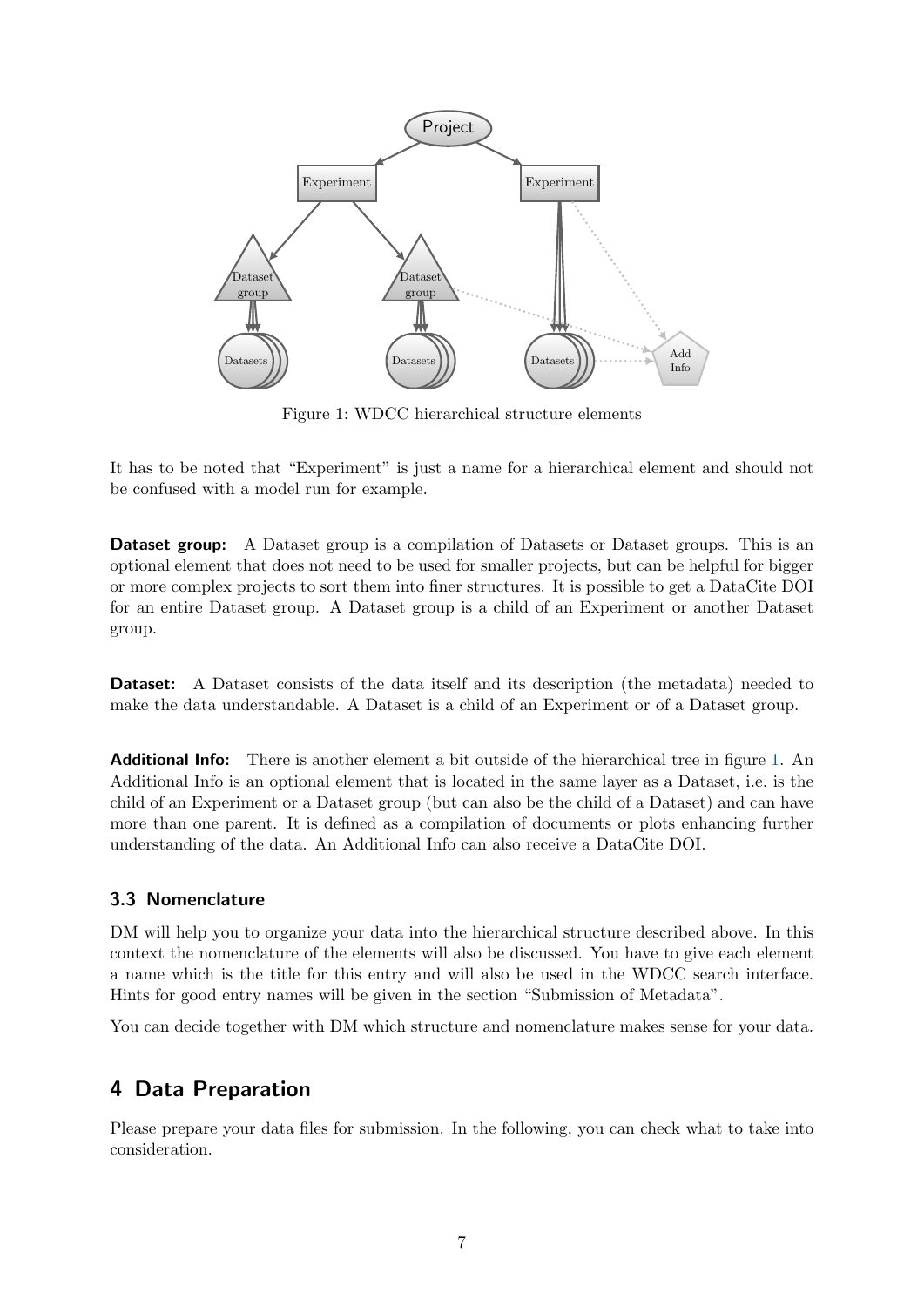Most likely DM will ask you for some example files (or the location of your files if they are accessible to DM) to do some first checks of their own.

#### <span id="page-7-0"></span>4.1 Data Format

Only open source data formats are accepted in WDCC. The preferred file format for archiving is NetCDF (Network Common Data Format). More information on NetCDF can be found at [https://www.unidata.ucar.edu/software/netcdf/.](https://www.unidata.ucar.edu/software/netcdf/)

Other supported data formats are for example GRIB (GRIdded Binary), CSV, and ASCII. If you need to archive your data with another (open source) format, please contact DM to discuss this.

There can be only one unique file format for each Dataset. If you have multiple file formats in your data to be archived you need to divide them into different Datasets.

#### 4.1.1 Additional Infos

If you want to upload extra material, please convert them to PDF, which is the preferred format for Additional Info files. In some cases it might be sensible to upload other formats, depending on the content. Just contact DM to discuss this.

### <span id="page-7-1"></span>4.2 CF Conventions

We strongly recommend the use of the CF Metadata Conventions [\(http://cfconventions.org/\)](http://cfconventions.org/) for NetCDF data. The CF conventions define metadata that provide a definitive description of what the data in each variable represents and the spatial and temporal properties of the data.

An important part of the CF conventions are the CF standard names for variables. Please refer to <http://cfconventions.org/Data/cf-standard-names/current/build/cf-standard-name-table.html> for a current list of CF standard names and check if there are appropriate ones for your variable(s). These should be added to the NetCDF file headers (as standard name). Additionally (or in case you cannot find an appropriate CF name in the list) you can add a long name attribute to the file headers to describe your variable(s).

Before you transfer your data to DKRZ, please use a CF checker to make sure that your data does not produce any errors. For single file check you can use (for example): [https://pumatest.nerc.ac.](https://pumatest.nerc.ac.uk/cgi-bin/cf-checker.pl) [uk/cgi-bin/cf-checker.pl.](https://pumatest.nerc.ac.uk/cgi-bin/cf-checker.pl) To check an entire directory, you can, for example, use the CF checker that is part of the atmodat data checker [\(https://github.com/AtMoDat/atmodat](https://github.com/AtMoDat/atmodat_data_checker) data checker).

### <span id="page-7-2"></span>4.3 File Size

The size of each individual file should not be larger than 4GB. If your files are larger than 4GB, please split them into smaller files (If in doubt, you can discuss with DM, which would be the best way to divide your files).

### <span id="page-7-3"></span>4.4 Compression

Normally, it is not necessary to compress your files. However, if you have many small files it can be useful to create a tarball or a zip-archive. A single Dataset should not contain more than 1000 individual files. Please discuss with DM, if this is applicable to your data.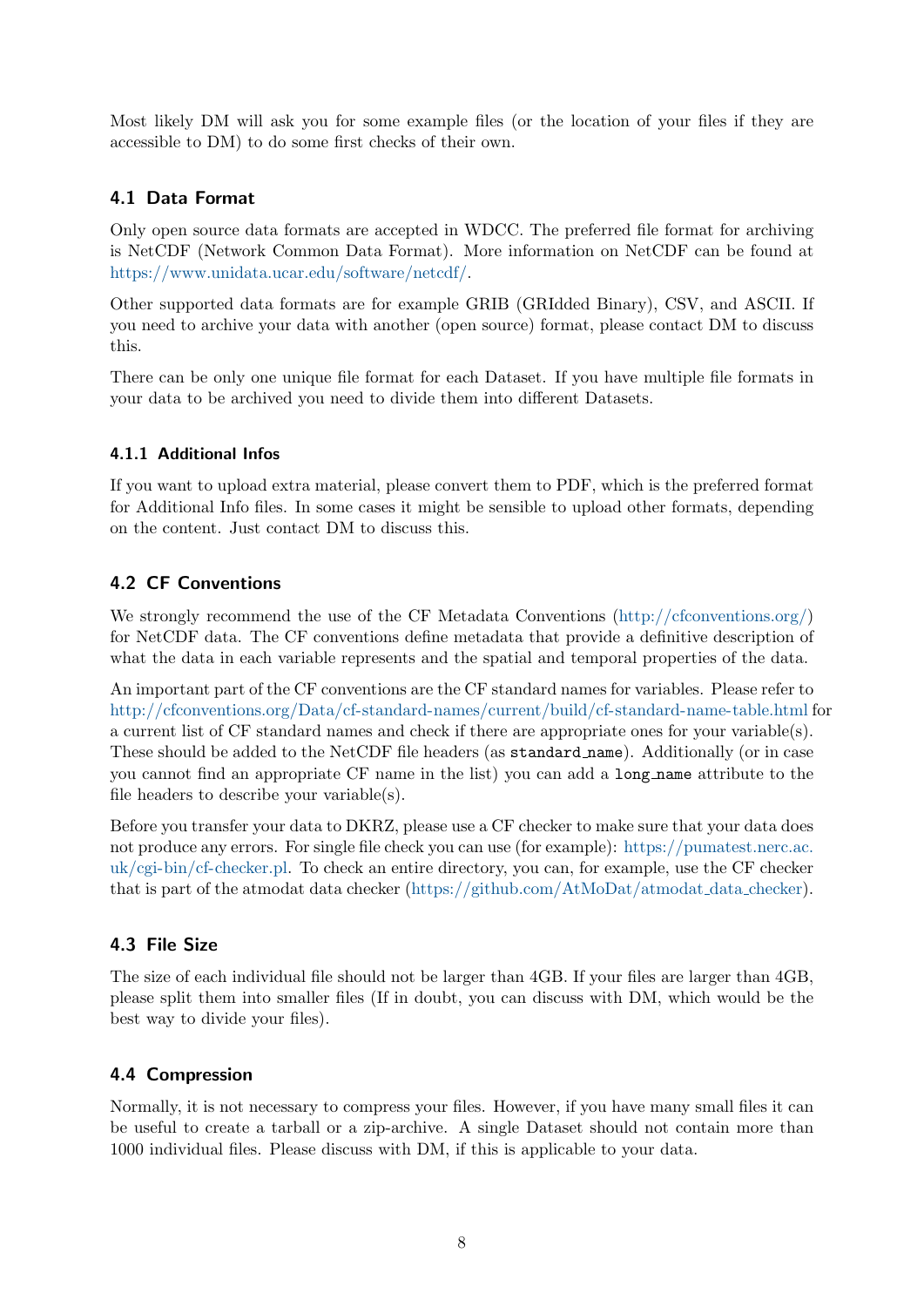#### <span id="page-8-0"></span>4.5 Labeling of files and directories

Files should be labeled in a consistent manner. Special characters and spaces in directory and file names should be avoided. The file names have to be unique (even if spread over multiple directories).

Please sort your files so that you have one directory for each Dataset.

### <span id="page-8-1"></span>4.6 Temporal Aggregation

The temporal aggregation of your data should be included in the file header.

In each Dataset there can only be one type of temporal aggregation, so if you have different aggregations, you need multiple Datasets for that.

# <span id="page-8-2"></span>5 Submission of Metadata – MetaXA Guide

The metadata belonging to your data can be entered via a graphical user interface (GUI), MetaXA [\(https://cera-www.dkrz.de/LTA](https://cera-www.dkrz.de/LTA_metadata) metadata). Before you can use this application, you need an WDCC account. If you do not have one already, please apply for an account here: [https://www.wdc-climate.de/WDCC/ui/cerasearch/register.](https://www.wdc-climate.de/WDCC/ui/cerasearch/register)

In MetaXA you can enter metadata for the different hierarchical elements: Projects, Experiments, Dataset groups, and Datasets. Furthermore, you can add (or edit) a Person, add an Additional Info or a Citation/Reference. However, please wait for instructions from DM which elements to fill out (and when).

Only marked fields are required, but try to fill out as many details as possible. Help texts are available directly in MetaXA (via the little ?) and more details for each field are given in the Appendix in the respective tables.

#### <span id="page-8-3"></span>5.1 Person

Please start with the Person entry. Here you should enter all persons relevant to your data (e.g. all authors who should be listed in the citation). Via the search form you can check if the person in question is already listed in WDCC. Please do so to avoid duplicate entries. If you find the person in WDCC, check if all information is still correct. Make corrections, if necessary.

If you cannot find the person, you need to click the button "Add new person". Please enter the details belonging to the person here.

**External Identifier:** We would like to get the ORCID from all users (even though it is not a required field). If you do not have an ORCID, you can get it here: [https://orcid.org.](https://orcid.org) Alternatively (or additionally) you can also add the ID for ResearchGate or ResearcherID.

Please enter it in the "External Identifier" field. For that you need to choose the correct identifier type in the first row and enter the corresponding ID in the second row.

Institute: When entering information for a person, please choose an institute from the list. If you do not find the correct institute, click on "Other (new) Institute" and enter the details for the institute here.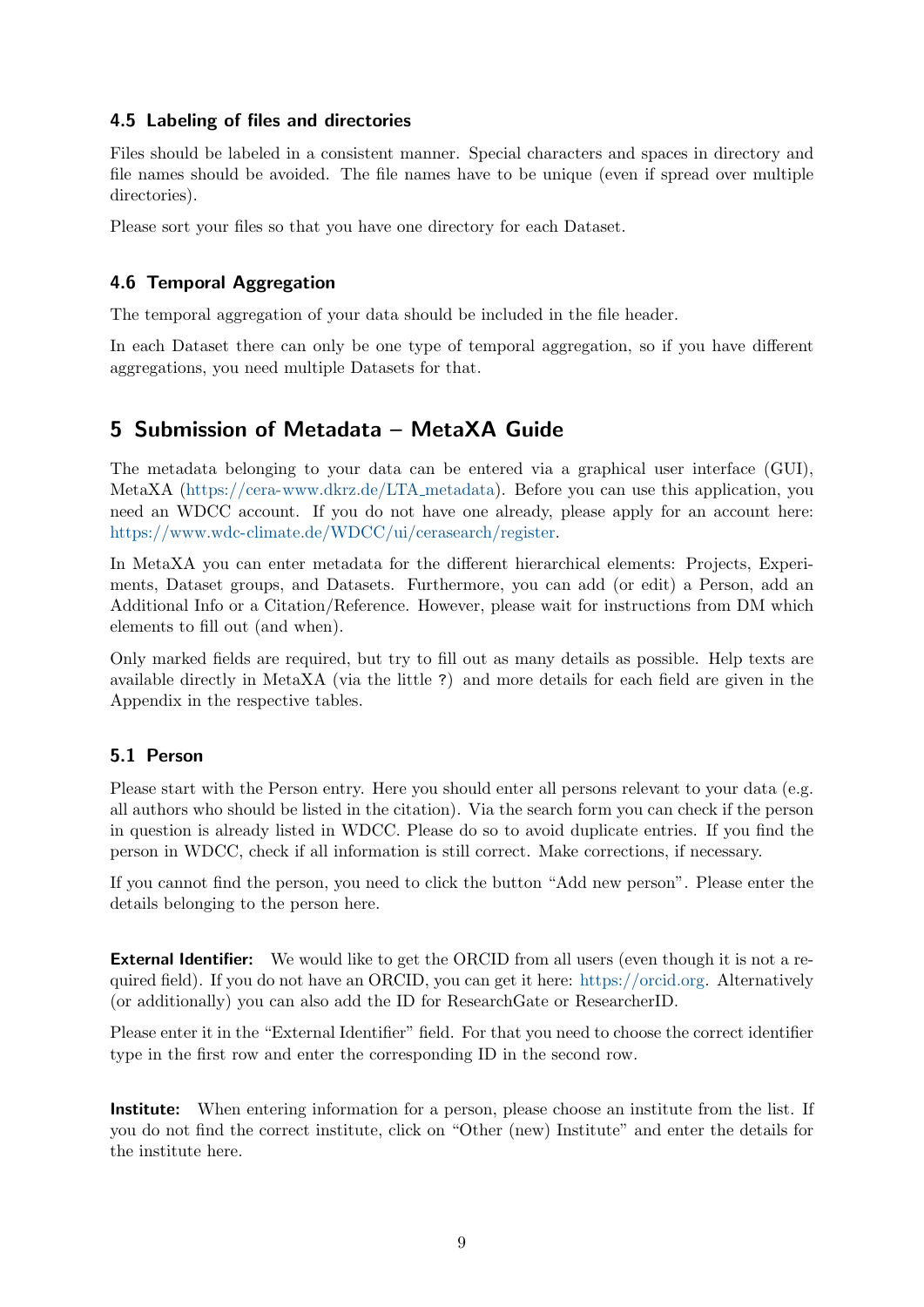### <span id="page-9-0"></span>5.2 Project

As a next step, please enter your project in MetaXA. If the project already exists, you can search for it here and make changes if necessary. If it does not exist yet, click on "Create new Project" and enter the project acronym, name, and description. For details, please see table [A1.](#page-14-1)

### <span id="page-9-1"></span>5.3 Experiment

Entering an Experiment in MetaXA you can either start from scratch or you can prefill the form from an existing experiment (e.g. if you have entered a similar experiment before and just need to edit a few fields). To choose an experiment to prefill the form from, just click on the button "Prefill from existing or edit entry" and enter the name of the respective experiment.

Once you have entered all the information (at least all required fields), you can create and save your entry with "Create Entry". In case you want to make some more changes you can come back to the entry later.

Once you have finished editing your metadata and want to inform DM that you have completed all entries for the experiment (or any other entry), click on "Notify Completion". If, later on, changes need to be made, this is still possible.

Metadata Entry: Please refer to table [A2](#page-15-0) for a detailed description.

Citation Information: Please refer to table [A3](#page-16-0) for a detailed description.

Temporal Coverage: This block is only available if the box "Data has no temporal information" has NOT been checked. Please refer to table [A4](#page-16-1) for a detailed description.

**Spatial Coverage:** This block is only available if the box "Data has no spatial information" has NOT been checked. Please refer to table [A5](#page-17-0) for a detailed description.

Quality: Please refer to table [A6](#page-17-1) for a detailed description.

### <span id="page-9-2"></span>5.4 Dataset Group

Entering a Dataset group is very similar to an Experiment. Please do not forget to go to "Notify Completion" once you are finished.

Metadata Entry: Please refer to table [A7](#page-18-0) for a detailed description.

**Citation Information:** This block is only available if the box "Citation information have been provided on parent level" has NOT been checked. Please refer to table [A3](#page-16-0) for a detailed description.

Temporal Coverage: This block is only available if the box "Data has no temporal information" has NOT been checked. Please refer to table [A4](#page-16-1) for a detailed description.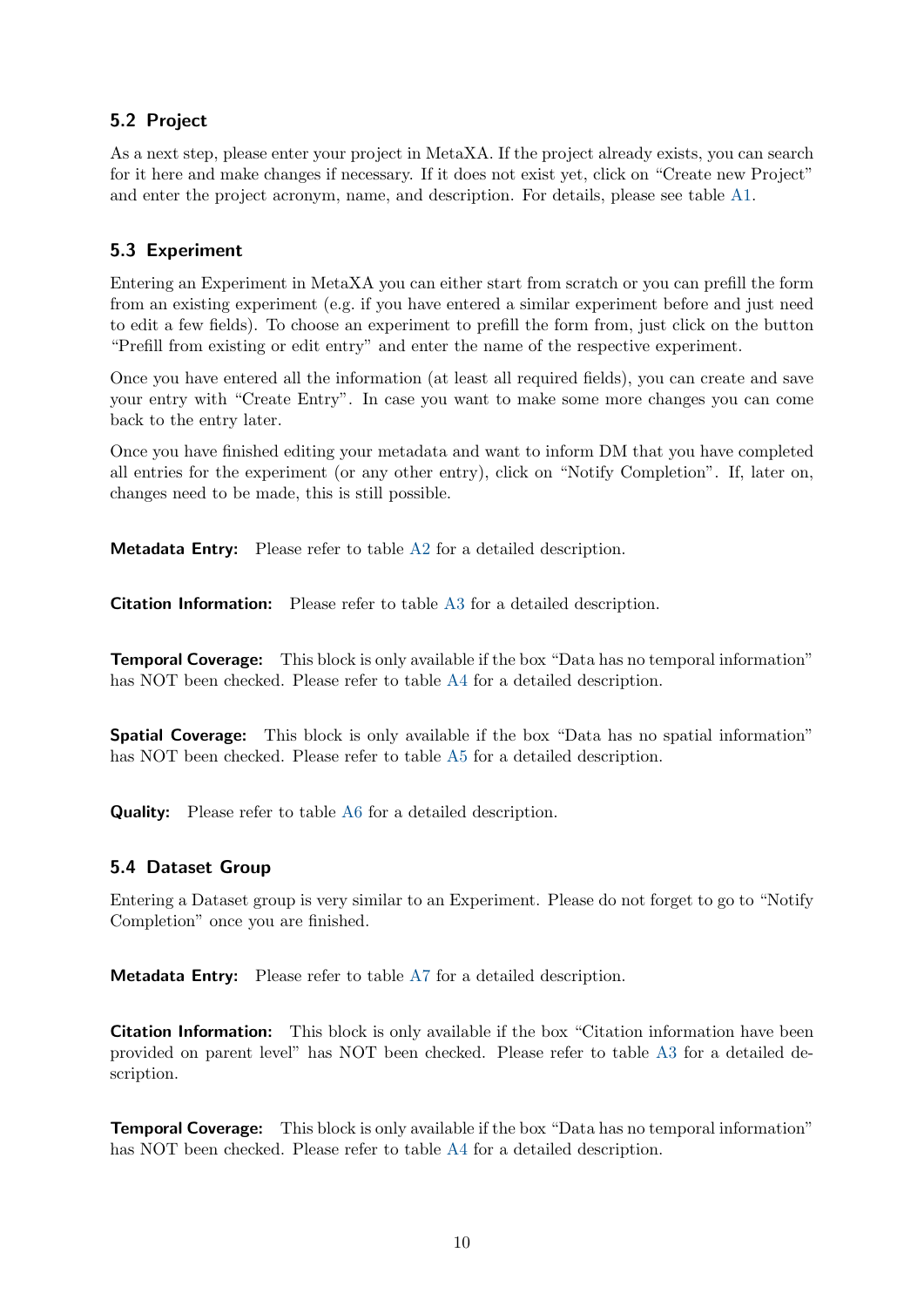**Spatial Coverage:** This block is only available if the box "Data has no spatial information" has NOT been checked. Please refer to table [A5](#page-17-0) for a detailed description.

Quality: Please refer to table [A6](#page-17-1) for a detailed description.

#### <span id="page-10-0"></span>5.5 Dataset

There are different methods to enter metadata for Datasets. Please discuss with DM whether MetaXA or CSV-lists are better for your case, before entering any metadata.

#### 5.5.1 MetaXA

The following tables will help you to enter metadata into MetaXA. Please do not forget to go to "Notify Completion" once you are finished.

Metadata Entry: Please refer to table [A8](#page-19-0) for a detailed description.

Temporal Coverage: This block is only available if the box "Data has no temporal information" has NOT been checked. Please refer to table [A4](#page-16-1) for a detailed description.

Spatial Coverage: This block is only available if the box "Data has no spatial information" has NOT been checked. Please refer to table [A5](#page-17-0) for a detailed description.

**Quality:** Please refer to table [A6](#page-17-1) for a detailed description.

#### 5.5.2 CSV-Lists

In case you have many Datasets (or Dataset groups) that do not differ strongly from each other, it might be more convenient to create a CSV-list containing all relevant metadata. DM will assist you with this and will give you further instructions in case this applies to your data.

#### <span id="page-10-1"></span>5.6 Additional Info

Fewer fields are needed for the Additional Info. Please do not forget to go to "Notify Completion" once you are finished.

Metadata Entry: Please refer to table [A9](#page-20-0) for a detailed description.

Citation Information: Please refer to table [A10](#page-20-1) for a detailed description.

File upload: The Additional Info can consist of one or more files. You can upload the file(s) directly in MetaXA. The preferred file format for Additional Infos is PDF. If you cannot upload your file, this is most probably caused by an unsupported file format. Please convert it to PDF or contact DM to discuss if it possible to upload your preferred file format.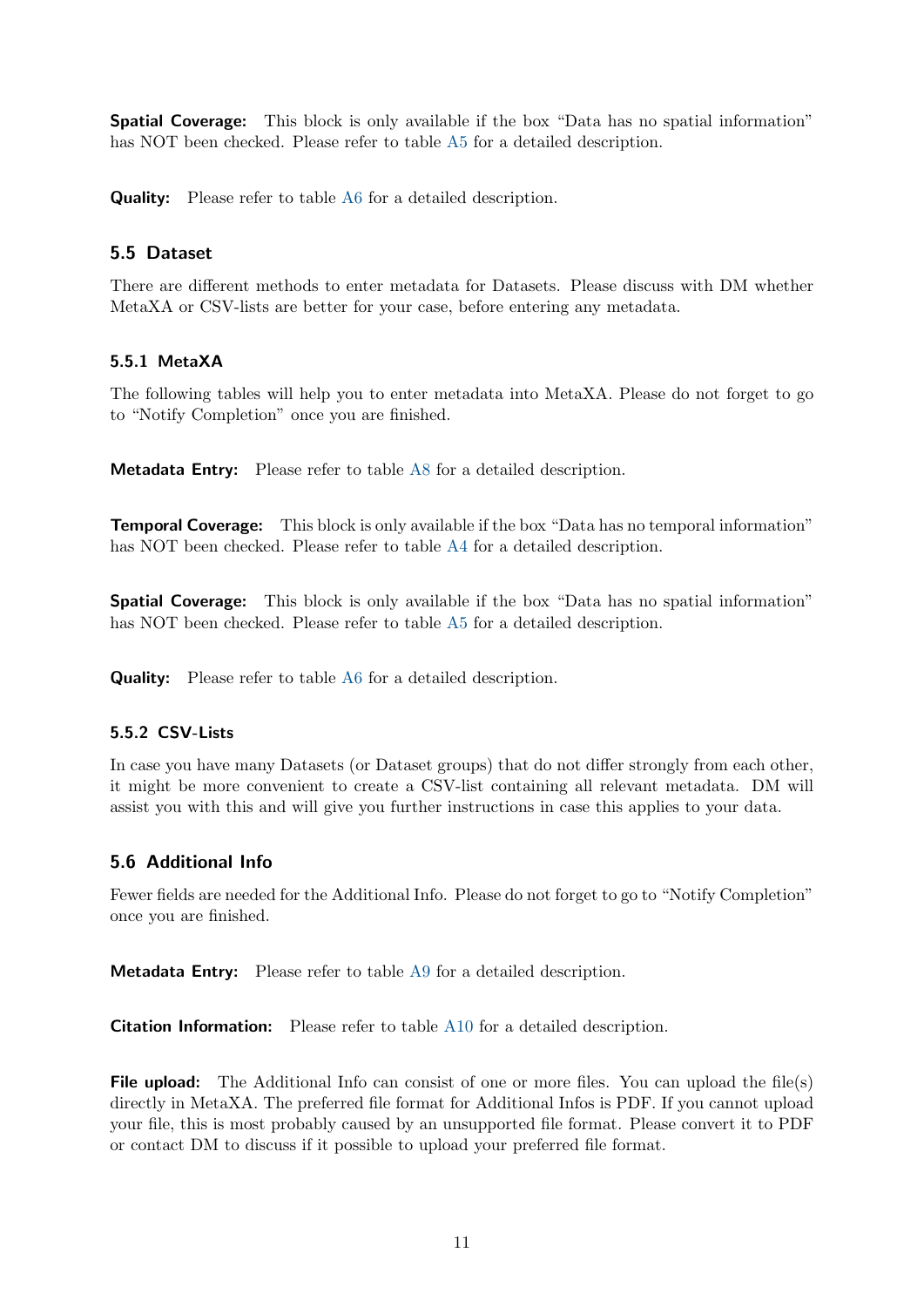### <span id="page-11-0"></span>5.7 Citation / Reference

You can add references to your entries. Use the upper left field to search for existing citations and update them if necessary.

If you want to add new citations, use the button in the upper right corner "Create Reference Template". This opens the form to enter metadata for a new Citation/Reference. If a DOI is available, please enter it in the respective field in the format doi:10.1045/january2015-brase and click on "Insert from CrossRef". Otherwise, fill in the fields below (required fields are marked with a red asterisk).

If you edit or add a reference via MetaXA, you can also connect it with your entry. If you have already entered the Experiment, Dataset group, or Dataset in MetaXA you will find it in a list and can choose one or more of the entries. Otherwise contact DM and they will assist you in connecting the reference to your entries.

### <span id="page-11-1"></span>5.8 Notify Completion

Once you have completed entering all relevant metadata for an entry and want to notify DM, please do not forget to go to "Notify Completion". This needs to be done for Experiments, Dataset groups, Datasets, and Additional Infos. Persons, Projects, and Citations can be added without "Notify Completion".

Check all appropriate entries and click on "Finalize Selected Entries". After you have finished your work with "Notify Completion", DM will further process your entries.

Changes can still be made as long as a DOI has not been assigned. Please contact DM, if you find that amendments are needed.

# <span id="page-11-2"></span>6 Submission of Data

Once all metadata has been published in WDCC and the data files are prepared for submission, the data needs to be handed over to DM. If the data is already located on Mistral/Levante, please provide DM with the path.

Otherwise, it depends on the size and granularity of your data which method is best suited for the transfer. DM will advise you how to proceed.

# <span id="page-11-3"></span>7 Quality Control

Before metadata and data are published quality assurance and control will take place. It is therefore possible that DM will get back to you and some modifications need to be performed.

An even more thorough check will be made during the DOI assignment. Details will therefore be discussed in the next section.

# <span id="page-11-4"></span>8 DOI Assignment

If a DataCite DOI assignment was agreed upon (which happens mostly in the first emails), DM will contact you after your data has been published in WDCC and guide you through the process.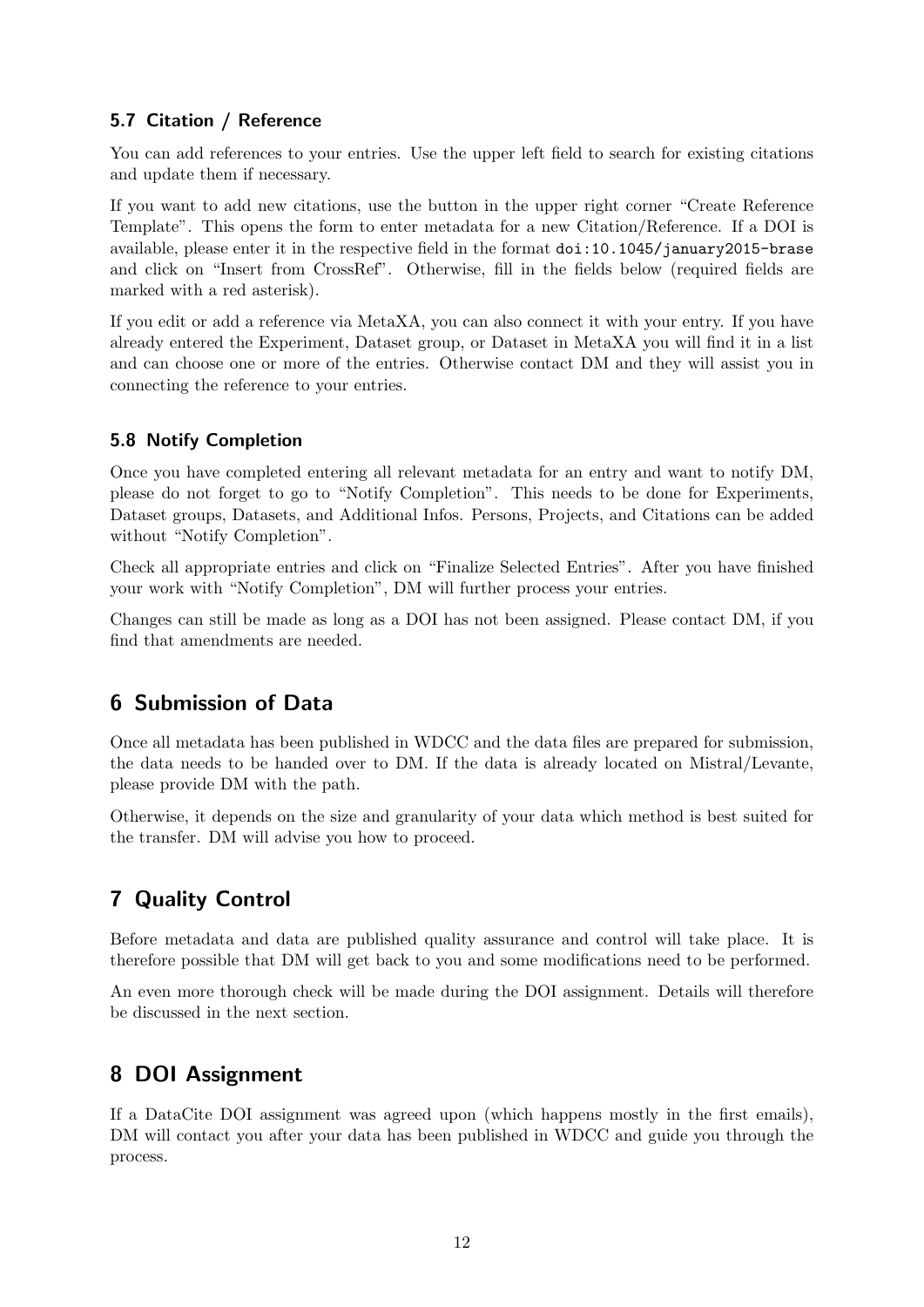The DOI assignment at WDCC is a key process to make (meta)data FAIR [\(https://www.](https://www.wdc-climate.de/WDCC/ui/cerasearch/info?site=fairness) [wdc-climate.de/WDCC/ui/cerasearch/info?site=fairness\)](https://www.wdc-climate.de/WDCC/ui/cerasearch/info?site=fairness).

The only hierarchical elements that can get a DataCite DOI are Experiments, Dataset groups, and Additional Infos (more details see section on ["Hierarchy Structure Description"\)](#page-5-0). It is not possible to get a DOI for Projects or Datasets.

The DOI resolves to a landing page hosted by WDCC, which summarizes basic data-related information. The page functions as an entry point for data access and detailed information on the data. A complete list of data published by WDCC is accessible at: [https://www.wdc-climate.](https://www.wdc-climate.de/WDCC/ui/cerasearch/q?ref_type_name_s=Citation-DOI) [de/WDCC/ui/cerasearch/q?ref](https://www.wdc-climate.de/WDCC/ui/cerasearch/q?ref_type_name_s=Citation-DOI) type name s=Citation-DOI.

For the DOI publication at WDCC, the data has to meet certain quality requirements to ensure the following benefits:

- ensuring a high data quality and long-term usability for an interdisciplinary user community (data entities are fixed and remain unchanged)
- ensuring a permanent and persistent access and long term availability of data and metadata via the persistent identifier (DOI)
- enabling easy and clear formal data citations for use in scientific publications and scientists' lists of publications in order to give credit to the data creators

#### <span id="page-12-0"></span>8.1 Quality Assurance

Quality tasks and responsibilities are divided between:

- Data Publishing Agency (WDCC) performing automated checks on metadata consistency (Technical Quality Assurance – TQA)
- Data Provider controlling the scientific data quality (Scientific Quality Assurance  $-SQA$ ).

Contents of quality checks (especially in SQA) as well as definitions of quality levels and the overall quality procedures vary significantly between data types and scientific projects.

#### 8.1.1 Technical Quality Assurance at WDCC

During the cross- and double-checks of WDCC's publication agent at least the following criteria are checked:

- Number of data files is correct and  $>0$
- Size of every data file is  $>0$
- The data files and corresponding metadata are accessible
- The data file sizes are controlled and correct
- The spatial-temporal coverage description (metadata) is consistent to the data, time steps are correct and the time coordinate is continuous
- The format is correct
- Variable description and data are consistent

To avoid problems in the TQA, it is advisable to do also these checks yourself before handing over your data.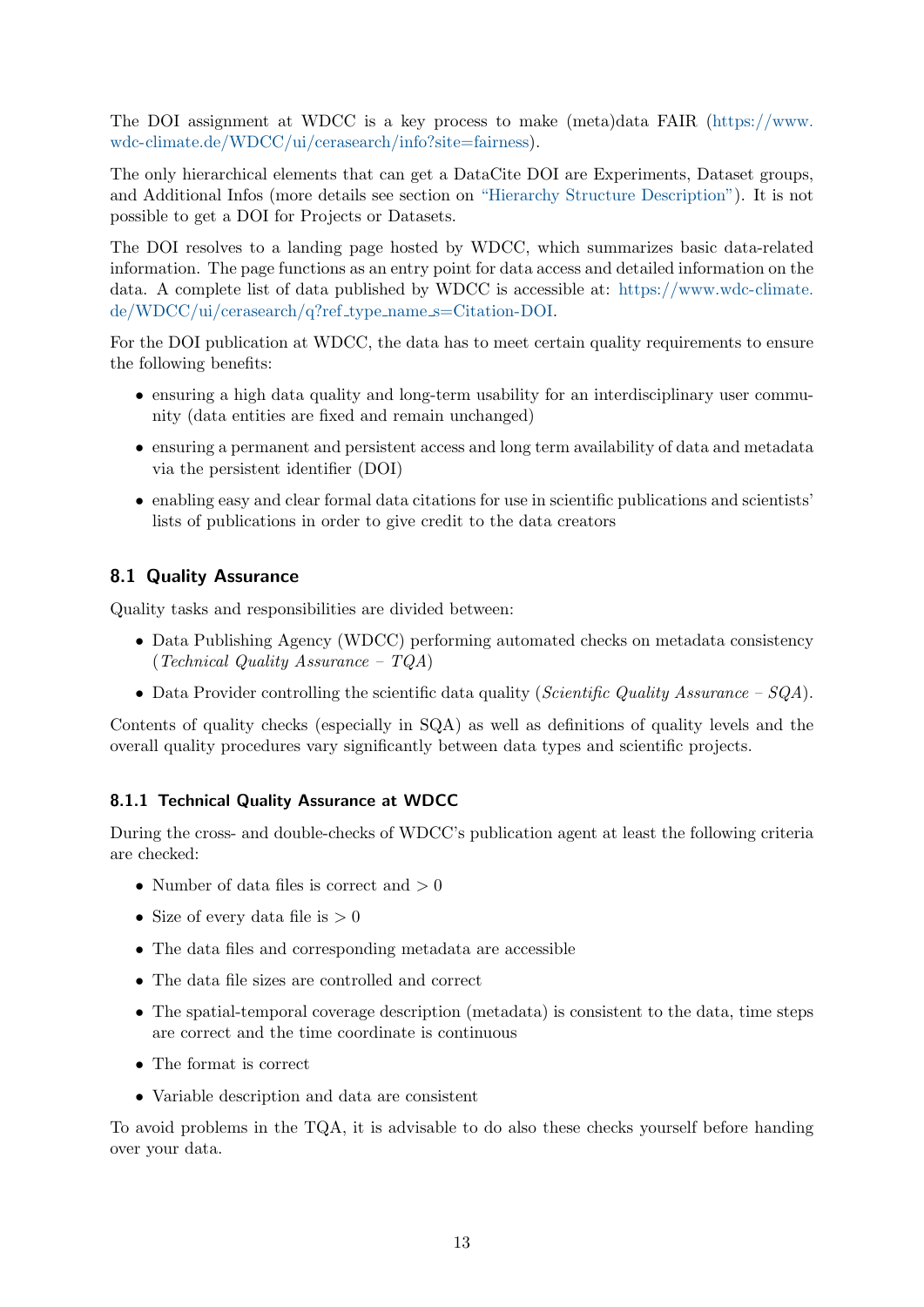# <span id="page-13-0"></span>9 Data Curation

After your data has been published and (possibly) a DOI has been assigned, data curation takes place in close cooperation between you (the data provider) and WDCC. Main tasks include:

Add references and cross-references to journal publications: If your data is used for a journal publication and/or is cited in a journal, please inform DM so that this reference can be added to your WDCC data publication.

Add data to "open time series": If this was agreed upon with DM in the beginning of your request, it is possible to store your data as an open time series. This is for data that comes in a time series where new data is continuously created. The requirement is that the method to generate this data must not change. In this case it is possible to even assign a DOI to this data even if data is appended to this time series later on.

**Creation of new versions:** If an open time series is not the right format for you (e.g. because the method to generate your data has changed or because you did not foresee that new data would come or simply because it is not a time series) but you want to update your data, a new version can be created.

Errata: In case you notice errata in your data that have already been published in WDCC, please inform DM immediately. In most cases it will not be possible to simply exchange the data files anymore once it is completely published in WDCC. However, it is possible to withdraw the data and create a new version. In that case DM will also ask you for an explanatory text to add to the old and new versions' summary.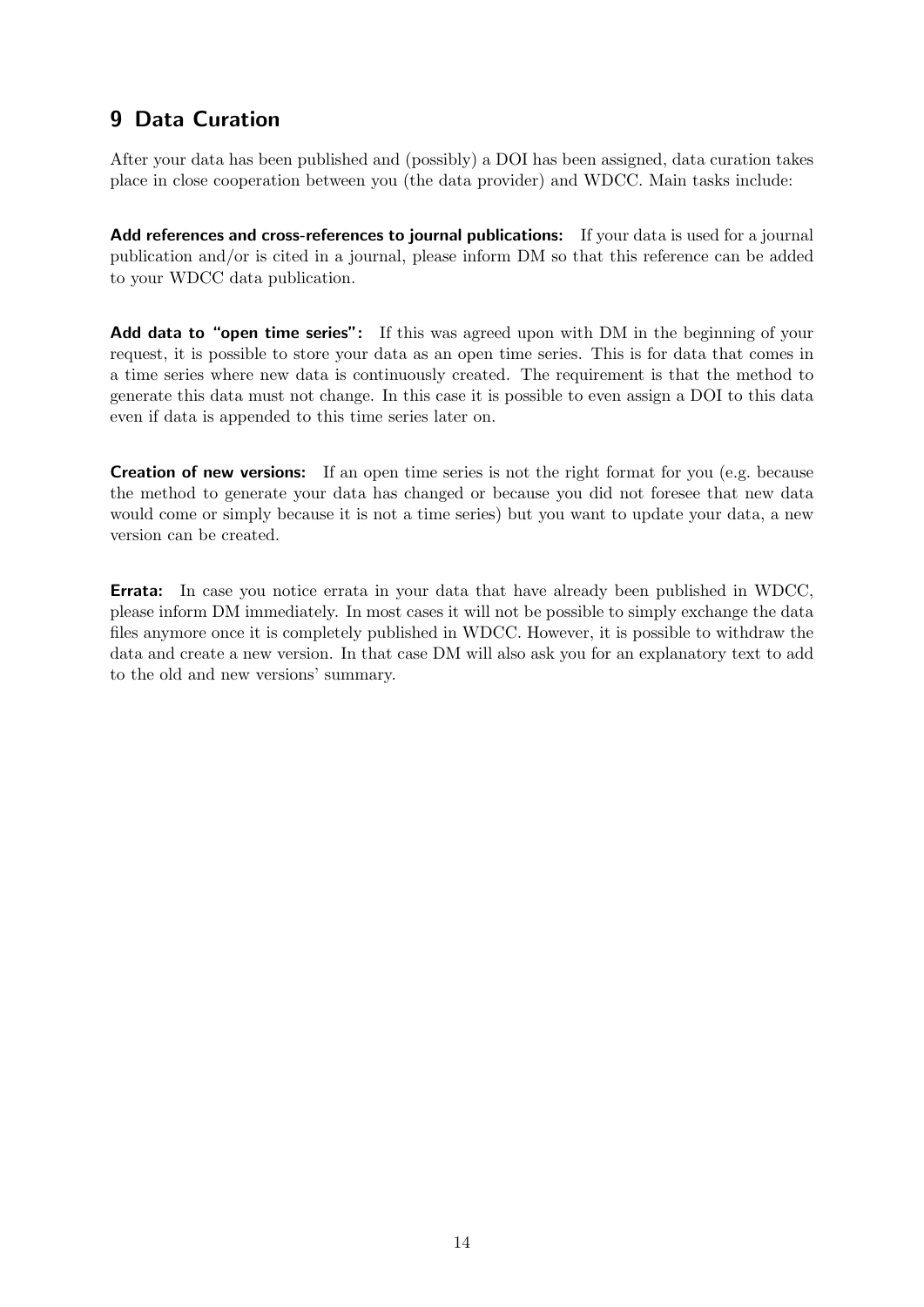# <span id="page-14-0"></span>Appendix A: Description of MetaXA fields

## List of Tables

| A1             |                                                                                   | -15 |
|----------------|-----------------------------------------------------------------------------------|-----|
| A <sub>2</sub> | Description of MetaXA fields for Experiments – Metadata Entry $\dots \dots$       | -16 |
| A3             | Description of MetaXA fields for Experiments and Dataset groups – Citation        |     |
|                |                                                                                   | -17 |
| A4             | Description of MetaXA fields for Experiments, Dataset groups, and Datasets –      |     |
|                |                                                                                   |     |
| A5             | Description of MetaXA fields for Experiments, Dataset groups, and Datasets –      |     |
|                |                                                                                   |     |
| A6             | Description of MetaXA fields for Experiments, Dataset groups, and Datasets –      |     |
|                |                                                                                   | 18  |
| A7.            | Description of MetaXA fields for Dataset groups – Metadata Entry $\dots \dots$    | 19  |
| A8             | Description of MetaXA fields for Datasets – Metadata Entry $\dots \dots \dots$    | 20  |
| A9             | Description of MetaXA fields for Additional Infos -- Metadata Entry $\dots \dots$ | 21  |
|                | A10 Description of MetaXA fields for Additional Infos – Citation Information      | -21 |
|                |                                                                                   |     |

<span id="page-14-1"></span>

| Field               | Required | Comment                                                                                                                                                                                                                                                                                                                                                                                                                                                                                                                                                                                                                                           |
|---------------------|----------|---------------------------------------------------------------------------------------------------------------------------------------------------------------------------------------------------------------------------------------------------------------------------------------------------------------------------------------------------------------------------------------------------------------------------------------------------------------------------------------------------------------------------------------------------------------------------------------------------------------------------------------------------|
| Project Acronym     | ✓        | The project acronym can be 31 characters or less and only<br>alphanumeric characters as well as underscores and hy-<br>phens are allowed (no white spaces). The project acronym<br>will be displayed together with the project name.                                                                                                                                                                                                                                                                                                                                                                                                              |
| Project Name        | ✓        | The project name can have a maximum length of 250 char-<br>acters and should meet the following criteria:<br>• The first letter should be in upper-case<br>• Do not use underscores if not necessary<br>• White spaces are the preferred word delimiters<br>• It should provide proper information about the En-<br>try<br>• Give non-scientists an idea about the content<br>• Avoid constant change of letters and numbers as<br>well as constant change of upper and lower case let-<br>ters. This will worsen the searchability.<br>• If a version number needs to be provided, use the<br>following format: Title of the entry (Version 2.1) |
| Project Description | ✓        | In the description please summarize the project, describe<br>its scientific ideas and name its funders. Please also pro-<br>vide a URL to the homepage of the project, if there is<br>one.<br>Maximum length: 2000 characters                                                                                                                                                                                                                                                                                                                                                                                                                     |

Table A1: Projects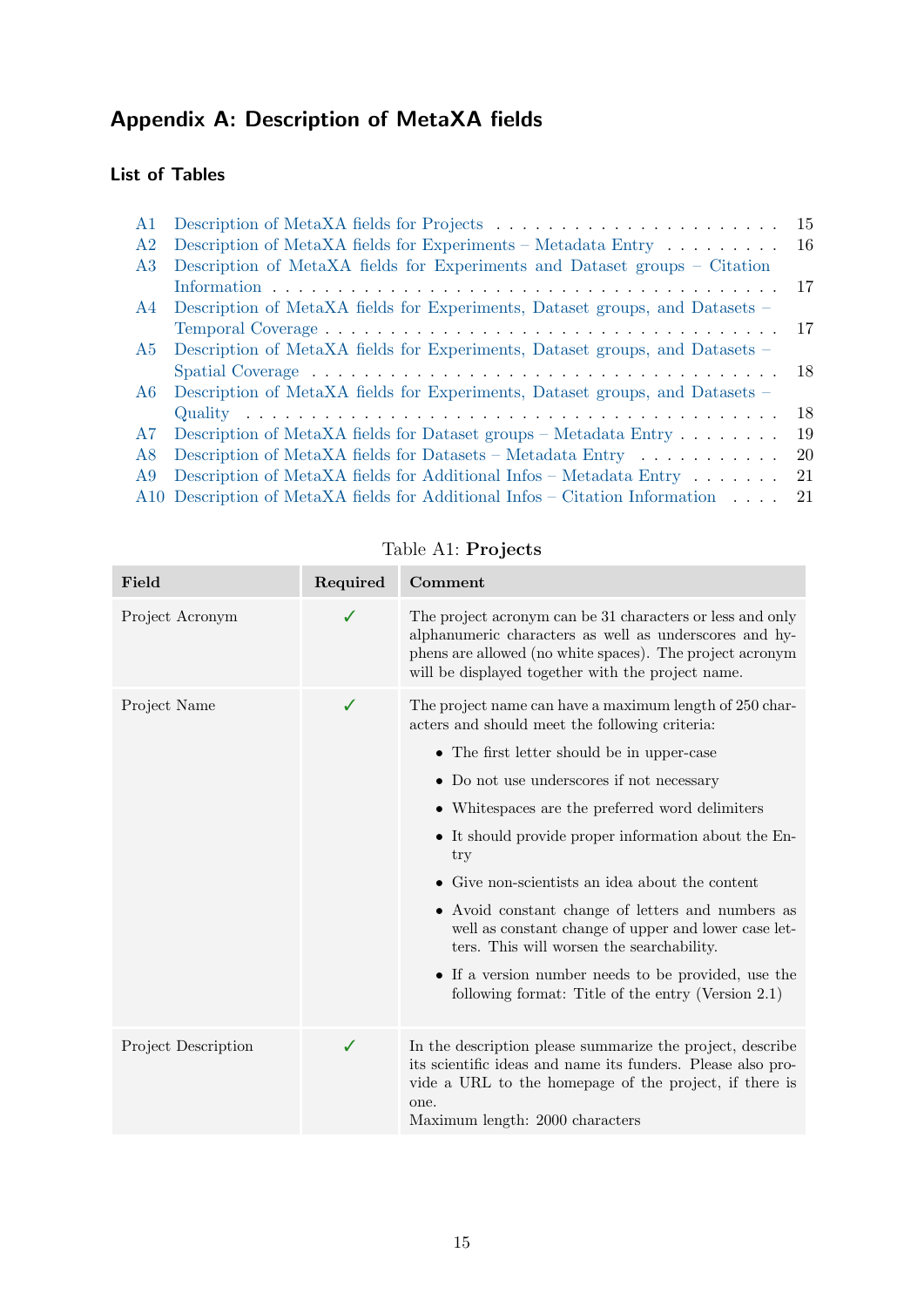<span id="page-15-0"></span>

| Field                                                                | Required | Comment                                                                                                                                                                                                                                                                                                                                                                                                                                                               |
|----------------------------------------------------------------------|----------|-----------------------------------------------------------------------------------------------------------------------------------------------------------------------------------------------------------------------------------------------------------------------------------------------------------------------------------------------------------------------------------------------------------------------------------------------------------------------|
| Name                                                                 | ✓        | The entry name uniquely identifies the metadata entry<br>(Experiment). Maximum length: 160 characters.<br>The<br>name should meet the following criteria:                                                                                                                                                                                                                                                                                                             |
|                                                                      |          | • The first letter should be in upper-case                                                                                                                                                                                                                                                                                                                                                                                                                            |
|                                                                      |          | • Do not use underscores if not necessary                                                                                                                                                                                                                                                                                                                                                                                                                             |
|                                                                      |          | • Whitespaces are the preferred word delimiters                                                                                                                                                                                                                                                                                                                                                                                                                       |
|                                                                      |          | • It should provide proper information about the En-<br>try                                                                                                                                                                                                                                                                                                                                                                                                           |
|                                                                      |          | • Give non-scientists an idea about the content                                                                                                                                                                                                                                                                                                                                                                                                                       |
|                                                                      |          | • Avoid constant change of letters and numbers as<br>well as constant change of upper and lower case let-<br>ters. This will worsen the searchability.                                                                                                                                                                                                                                                                                                                |
|                                                                      |          | • If a version number needs to be provided, use the<br>following format: Title of the entry (Version 2.1)                                                                                                                                                                                                                                                                                                                                                             |
| Summary                                                              | ✓        | It should be described here which part is covered by the<br>Experiment. Give information on the entry that has not<br>been entered into any other fields (e.g. motivation for con-<br>ducting the experiments, models used with model version,<br>sensors, sources, technical aspects, basic state variables,<br>aggregation, the grid used, the part of the project, ).<br>The summary may contain links to further information.<br>Maximum length: 4000 characters. |
| Project                                                              | ✓        | Select a project from the list (all projects are listed here,<br>which were entered before through the Project tab).                                                                                                                                                                                                                                                                                                                                                  |
| Use Constraint (License)                                             |          | "Use Constraint" reflects constraints regarding the use of<br>the data. Refer to the section about licenses for further<br>details.                                                                                                                                                                                                                                                                                                                                   |
| Data has<br>$\operatorname{no}$<br>tempo-<br>ral/spatial information |          | Check these boxes (or one of these) if the data has no<br>temporal and/or no spatial information.                                                                                                                                                                                                                                                                                                                                                                     |
| Keywords                                                             |          | Please choose a few keywords to improve the findability<br>of your data. You can use the upper field to search for<br>keywords and the lower field to suggest new keywords.                                                                                                                                                                                                                                                                                           |

Table A2: Experiments – Metadata Entry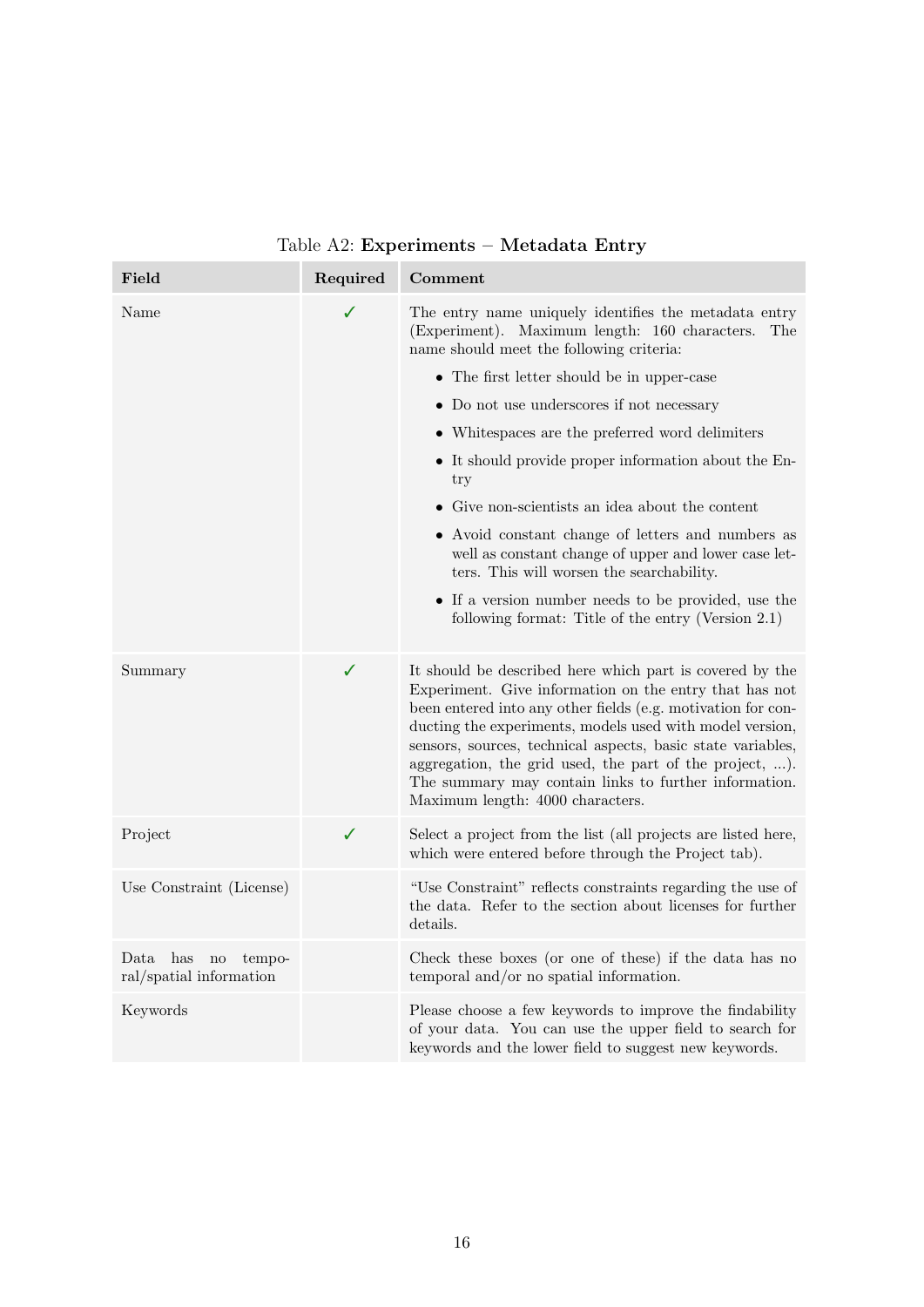<span id="page-16-0"></span>

| Field          | Required | Comment                                                                                                                                                                                                                                                                                     |
|----------------|----------|---------------------------------------------------------------------------------------------------------------------------------------------------------------------------------------------------------------------------------------------------------------------------------------------|
| Citation Title |          | The title of the citation. Please follow the same rules as<br>for the entry names. If left empty, the entry name will be<br>used.                                                                                                                                                           |
| Authors List   |          | The authors of this data for the citation.                                                                                                                                                                                                                                                  |
| Contact Author | ✓        | The contact author is the contact of the primary data for<br>the DOI process. Usually they are the first author. The<br>contact author is responsible for the data and they are the<br>contact person on the DOI internet page. A maximum<br>number of three contact authors can be chosen. |

## Table A3: Experiments and Dataset groups – Citation Information

<span id="page-16-1"></span>Table A4: Experiments, Dataset groups, and Datasets – Temporal Coverage

| Field                 | Required | Comment                                                                                                                                                   |
|-----------------------|----------|-----------------------------------------------------------------------------------------------------------------------------------------------------------|
| Start Year            | ✓        | The first year of the considered time period.                                                                                                             |
| Month                 | ✓        | The first month of the considered time period.                                                                                                            |
| Day                   | ✓        | The first day of the considered time period.                                                                                                              |
| Stop Year             | ✓        | The last day of the considered time period.                                                                                                               |
| Month                 | ✓        | The last day of the considered time period.                                                                                                               |
| Day                   | ✓        | The last day of the considered time period.                                                                                                               |
| Currentness Reference |          | Currentness Reference reflects the construction of the time<br>axis. Choose the correct calendar from the list. Use "not"<br>filled" if no entry matches. |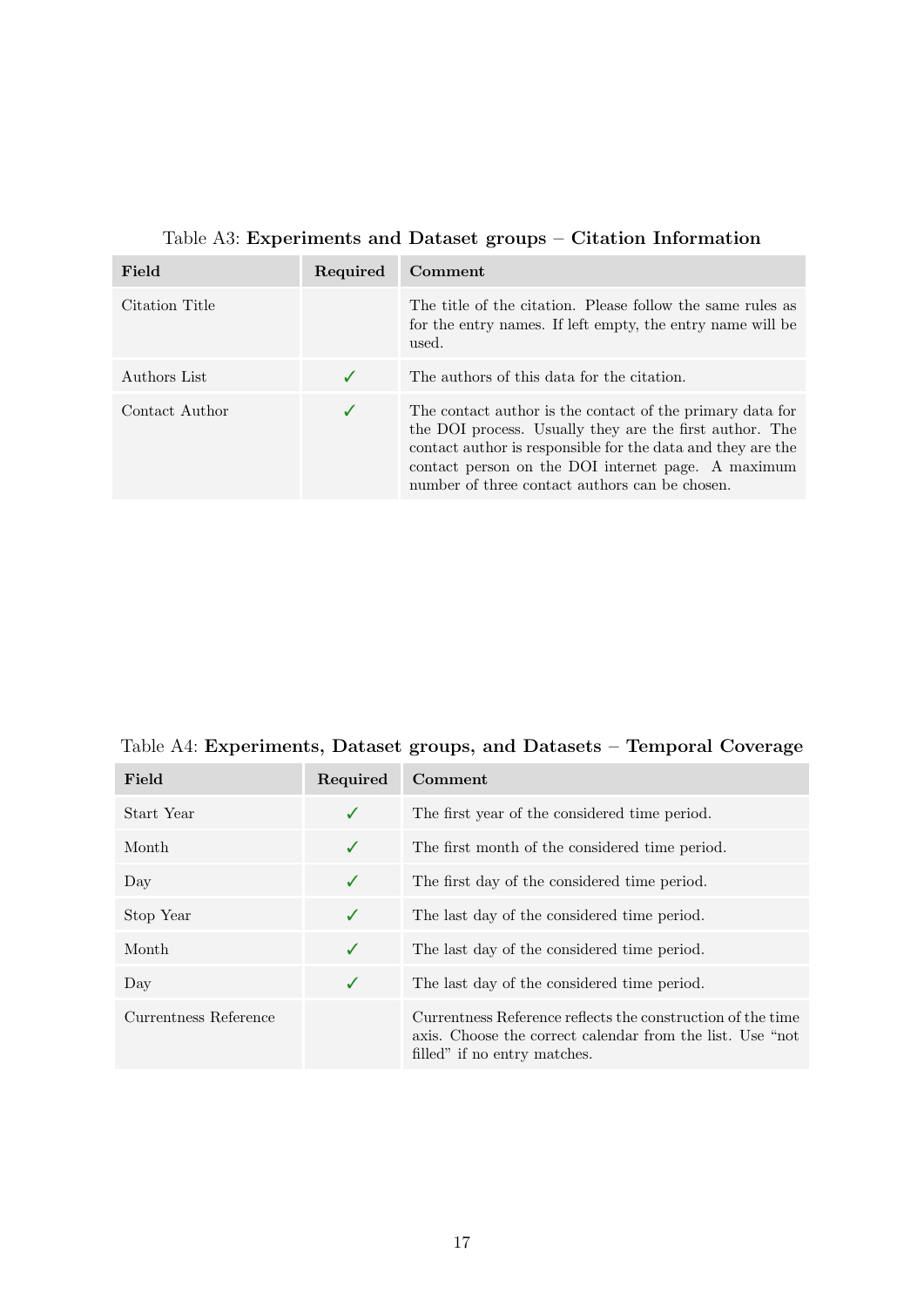| Field        | Required | Comment                                                                                           |
|--------------|----------|---------------------------------------------------------------------------------------------------|
| Min Lon      | ✓        | The minimum longitude of the considered domain $[0.0, 0.0]$<br>$360.0$ .                          |
| Max Lon      | ✓        | The maximum longitude of the considered domain $[0.0, 0.0]$<br>$360.0$ .                          |
| Min Lat      | ✓        | The minimum latitude of the considered domain $[-90.0,$<br>$90.0$ .                               |
| Max Lat      | J        | The maximum latitude of the considered domain [-90.0,<br>$90.0$ .                                 |
| Min Altitude |          | Minimum altitude. Example for ocean/atmosphere data:<br>$-6200$ m (ocean) to $10hPa$ (atmosphere) |
| Min Alt Unit |          | Unit for minimum altitude.                                                                        |
| Max Altitude |          | Maximum altitude. Example for ocean/atmosphere data:<br>$-6200$ m (ocean) to $10hPa$ (atmosphere) |
| Max Alt Unit |          | Unit for maximum altitude.                                                                        |

<span id="page-17-0"></span>Table A5: Experiments, Dataset groups, and Datasets – Spatial Coverage

<span id="page-17-1"></span>

| Field               | Required | Comment                                                                                                                                                                                                                                                                                                                                                                                                                                                                                                                                                                                                                                                                                                                                                                                                                                                               |
|---------------------|----------|-----------------------------------------------------------------------------------------------------------------------------------------------------------------------------------------------------------------------------------------------------------------------------------------------------------------------------------------------------------------------------------------------------------------------------------------------------------------------------------------------------------------------------------------------------------------------------------------------------------------------------------------------------------------------------------------------------------------------------------------------------------------------------------------------------------------------------------------------------------------------|
| Accuracy Report     |          | The sole responsibility for quality control lies with the au-<br>thors. The accuracy report should contain information on<br>the procedure of data quality checking and its findings.<br>For model data the accuracy report should contain a link<br>to the homepage of the model documentation, short de-<br>scriptions of the resolution, parameterization, boundary,<br>conditions, input data, and constants of the experiment.<br>For observational data it should contain the data level,<br>description of campaigns, supersites, resolution in time<br>and space, instruments, and platforms. The accuracy re-<br>port should be completed with the confirmation: "SQA -<br>Scientific Quality Assurance 'approved by author'". Infor-<br>mation that does not fit into this space can be uploaded<br>as an Additional Info. Maximum length: 2000 characters. |
| Completeness Report |          | Please insert a summary of the temporal, spatial and pa-<br>rameter completeness with description about how miss-<br>ing values are indicated (if applicable). Maximum length:<br>2000 characters.                                                                                                                                                                                                                                                                                                                                                                                                                                                                                                                                                                                                                                                                    |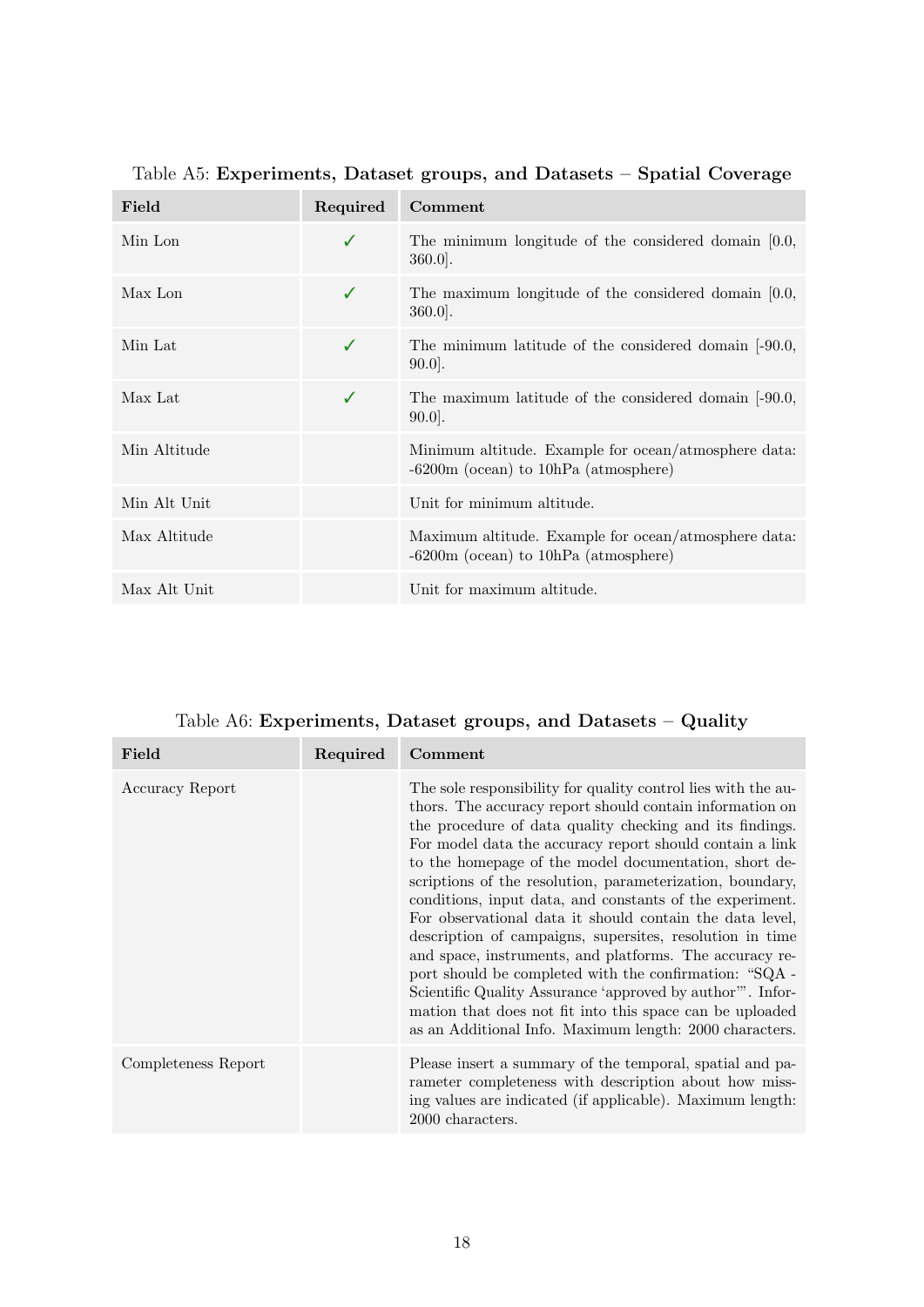<span id="page-18-0"></span>

| Field                                                                   | Required | Comment                                                                                                                                                                                                                                                                                                                                                                                                                                                                                                                                                                                                               |
|-------------------------------------------------------------------------|----------|-----------------------------------------------------------------------------------------------------------------------------------------------------------------------------------------------------------------------------------------------------------------------------------------------------------------------------------------------------------------------------------------------------------------------------------------------------------------------------------------------------------------------------------------------------------------------------------------------------------------------|
| Name                                                                    | ✓        | The entry name uniquely identifies the metadata entry<br>(Dataset group). Maximum length: 160 characters. The<br>name should meet the following criteria:                                                                                                                                                                                                                                                                                                                                                                                                                                                             |
|                                                                         |          | • The first letter should be in upper-case                                                                                                                                                                                                                                                                                                                                                                                                                                                                                                                                                                            |
|                                                                         |          | • Do not use underscores if not necessary                                                                                                                                                                                                                                                                                                                                                                                                                                                                                                                                                                             |
|                                                                         |          | • Whitespaces are the preferred word delimiters                                                                                                                                                                                                                                                                                                                                                                                                                                                                                                                                                                       |
|                                                                         |          | • It should provide proper information about the En-<br>try                                                                                                                                                                                                                                                                                                                                                                                                                                                                                                                                                           |
|                                                                         |          | • Give non-scientists an idea about the content                                                                                                                                                                                                                                                                                                                                                                                                                                                                                                                                                                       |
|                                                                         |          | • Avoid constant change of letters and numbers as<br>well as constant change of upper and lower case let-<br>ters. This will worsen the searchability.                                                                                                                                                                                                                                                                                                                                                                                                                                                                |
|                                                                         |          | • If a version number needs to be provided, use the<br>following format: Title of the entry (Version 2.1)                                                                                                                                                                                                                                                                                                                                                                                                                                                                                                             |
| Summary has been pro-<br>vided with parent meta-<br>data                |          | Check this box, if the summary has already been provided<br>with the parent element (Experiment or Dataset group)                                                                                                                                                                                                                                                                                                                                                                                                                                                                                                     |
| Summary                                                                 | ✓        | It should be described here which part is covered by the<br>Dataset group. Give information on the entry that has<br>not been entered into any other fields (e.g. motivation for<br>conducting the experiments, models used with model ver-<br>sion, sensors, sources, technical aspects, basic state vari-<br>ables, aggregation, the grid used, the part of the project,<br>). The summary may contain links to further informa-<br>tion. Maximum length: 4000 characters.<br>If the summary is left unfilled (if the box above is checked),<br>the corresponding summary from the parent element will<br>be shown. |
| Parent                                                                  |          | Select an Experiment (or Dataset group) to be the parent<br>of this entry. If you have already entered the element it<br>should appear in this list.                                                                                                                                                                                                                                                                                                                                                                                                                                                                  |
| has<br>Data<br>$\operatorname{no}$<br>tempo-<br>ral/spatial information |          | Check these boxes (or one of these) if the data has no<br>temporal and/or no spatial information.                                                                                                                                                                                                                                                                                                                                                                                                                                                                                                                     |
| Citation<br>information<br>have been provided on<br>parent level        |          | Check this box, if you want to take the citation infor-<br>mation from the parent element (Experiment or Dataset<br>group).                                                                                                                                                                                                                                                                                                                                                                                                                                                                                           |
| Keywords                                                                |          | Please choose a few keywords to improve the findability<br>of your data. You can use the upper field to search for<br>keywords and the lower field to suggest new keywords.                                                                                                                                                                                                                                                                                                                                                                                                                                           |

# Table A7: Dataset groups – Metadata Entry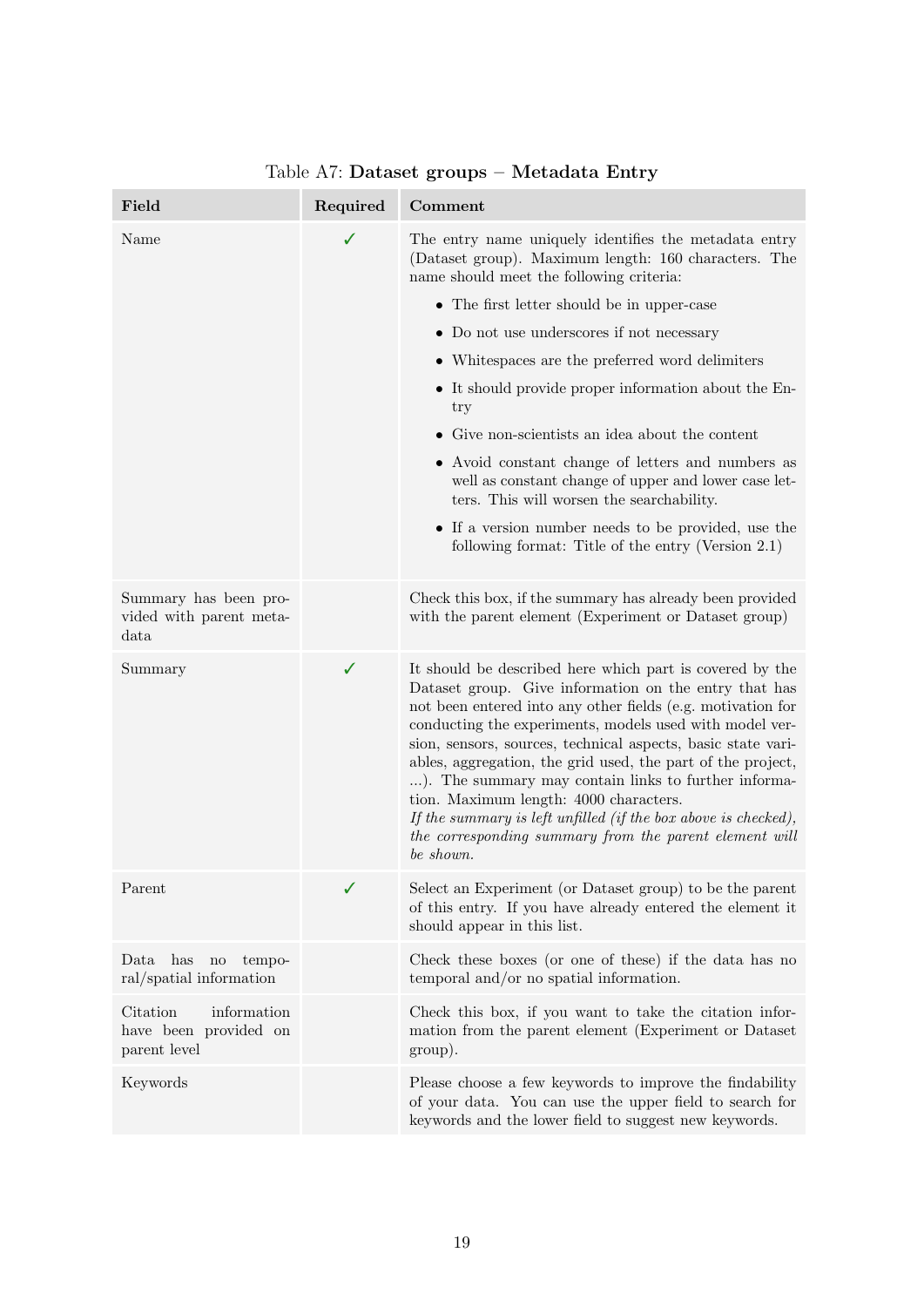<span id="page-19-0"></span>

| Field                                                        | Required | Comment                                                                                                                                                                                                                                                                                                                                                                                                                    |
|--------------------------------------------------------------|----------|----------------------------------------------------------------------------------------------------------------------------------------------------------------------------------------------------------------------------------------------------------------------------------------------------------------------------------------------------------------------------------------------------------------------------|
| Name                                                         | ✓        | The entry name uniquely identifies the metadata entry<br>(Dataset). Maximum length: 160 characters. The name<br>should meet the following criteria:                                                                                                                                                                                                                                                                        |
|                                                              |          | • The first letter should be in upper-case                                                                                                                                                                                                                                                                                                                                                                                 |
|                                                              |          | • Do not use underscores if not necessary                                                                                                                                                                                                                                                                                                                                                                                  |
|                                                              |          | • Whitespaces are the preferred word delimiters                                                                                                                                                                                                                                                                                                                                                                            |
|                                                              |          | • It should provide proper information about the En-<br>try                                                                                                                                                                                                                                                                                                                                                                |
|                                                              |          | $\bullet$ Give non-scientists an idea about the content                                                                                                                                                                                                                                                                                                                                                                    |
|                                                              |          | • Avoid constant change of letters and numbers as<br>well as constant change of upper and lower case let-<br>ters. This will worsen the searchability.                                                                                                                                                                                                                                                                     |
|                                                              |          | • If a version number needs to be provided, use the<br>following format: Title of the entry (Version 2.1)                                                                                                                                                                                                                                                                                                                  |
| Summary                                                      |          | It should be described here which part is covered by the<br>Dataset. Give information on the entry that has not been<br>entered into any other fields. The summary may contain<br>links to further information. Maximum length: 4000 char-<br>acters.<br>A Dataset does not necessarily need a summary of its own.<br>If the summary is left unfilled, the corresponding summary<br>from the parent element will be shown. |
| Parent                                                       | ✓        | Select an Experiment (or Dataset group) to be the parent<br>of this entry. If you have already entered the element it<br>should appear in this list.                                                                                                                                                                                                                                                                       |
| Format                                                       |          | Select format of data from the list. For details see section<br>about Data Format.                                                                                                                                                                                                                                                                                                                                         |
| has<br>Data<br>$\rm no$<br>tempo-<br>ral/spatial information |          | Check these boxes (or one of these) if the data has no<br>temporal and/or no spatial information.                                                                                                                                                                                                                                                                                                                          |

## Table A8: Datasets – Metadata Entry

e en

a.